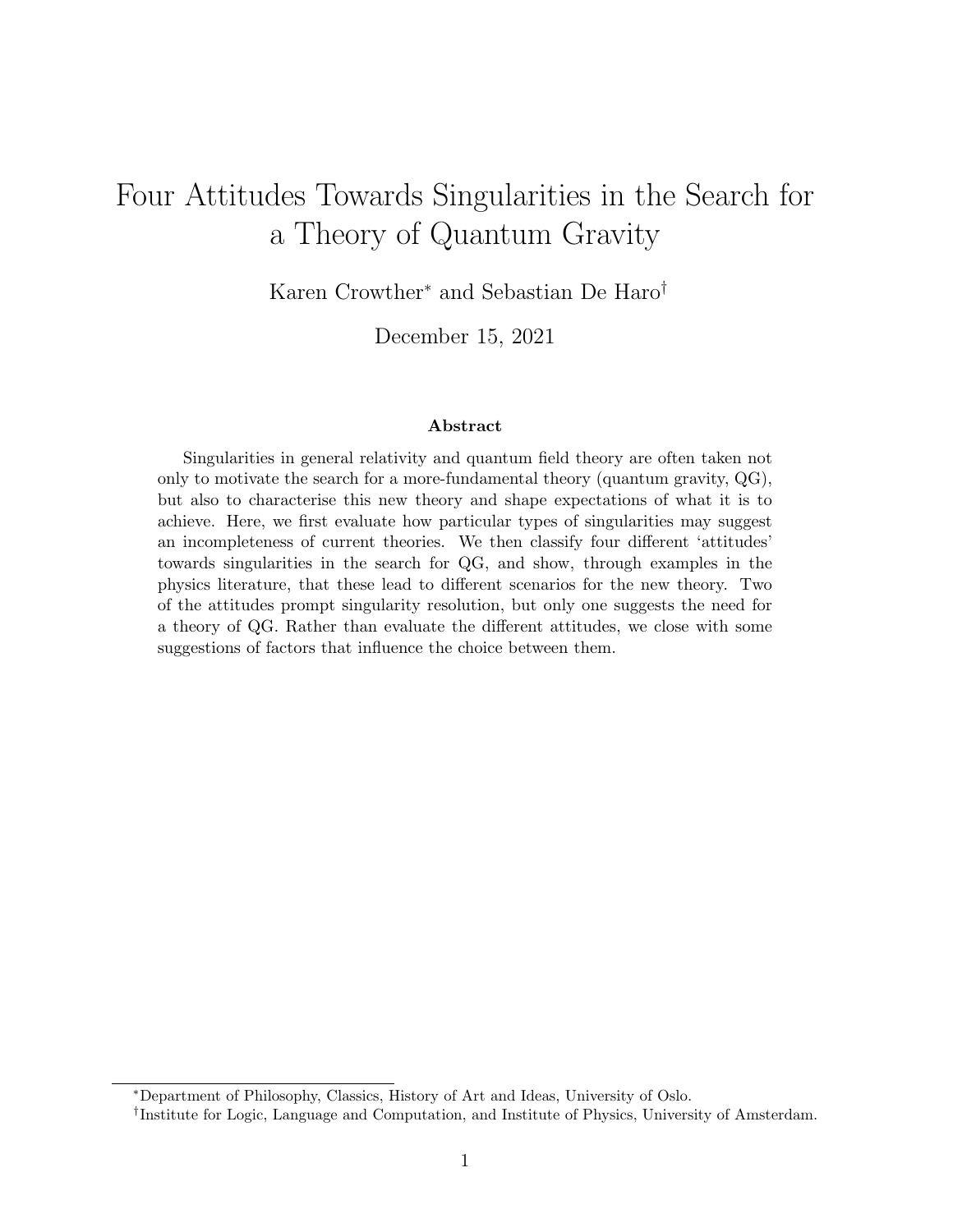# Contents

| $\mathbf{1}$ | Introduction                                                                                                                                                                                                                                                                                                                                                                                                         | 3                                                  |
|--------------|----------------------------------------------------------------------------------------------------------------------------------------------------------------------------------------------------------------------------------------------------------------------------------------------------------------------------------------------------------------------------------------------------------------------|----------------------------------------------------|
| $\bf{2}$     | Singularities in GR<br>2.1<br>2.2<br>The argument from effective field theory $\dots \dots \dots \dots \dots \dots \dots$<br>2.3                                                                                                                                                                                                                                                                                     | $\overline{4}$<br>$\overline{4}$<br>$\overline{7}$ |
| 3            | Singularities in QFT<br>3.1<br>3.2<br>3.3<br>Responses to singularities in QFT $\dots \dots \dots \dots \dots \dots \dots \dots \dots$<br>3.4                                                                                                                                                                                                                                                                        | 10<br>10<br>12<br>14                               |
| 4            | Four Attitudes Towards Singularities in QG<br>Attitude 1: 'Singularities are resolved classically—they do not point to QG'<br>4.1<br>Attitude 2: 'Singularities point to $QG' \dots \dots \dots \dots \dots \dots \dots \dots$<br>4.2<br>Attitude 3: 'Peace with singularities—they do not point to $QG' \dots \dots$<br>4.3<br>Attitude 4: 'Indifference to singularities—they do not point to $QG' \dots$ .<br>4.4 | 15<br>15<br>17<br>20<br>21                         |
| 5            | Discussion and Conclusion                                                                                                                                                                                                                                                                                                                                                                                            | 22                                                 |
|              | References                                                                                                                                                                                                                                                                                                                                                                                                           |                                                    |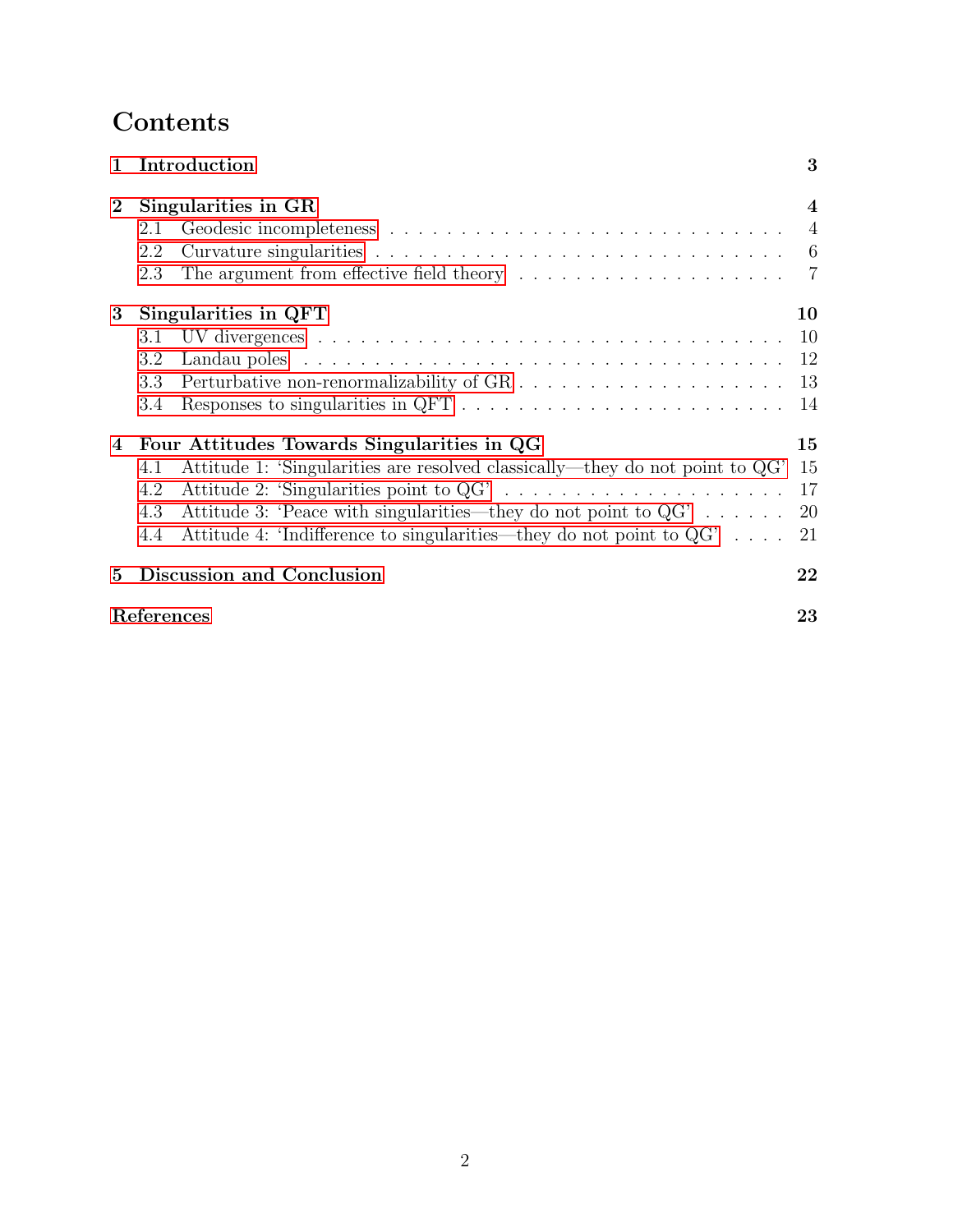## <span id="page-2-0"></span>1 Introduction

Singularities feature prominently in the best theories of fundamental physics: quantum field theory (QFT), being the framework within which the Standard Model of particle physics is formulated, describing all fundamental particles and forces, and general relativity (GR), describing gravity as the curvature of spacetime. These singularities are of various types, prompting differing diagnoses in regards to what they suggest about the status of these theories and the development of future theories. At least some of them, however, are standardly interpreted as motivating the search for a more fundamental theory: quantum gravity  $(QG)$ . Furthermore, the appearance of these singularities in GR and QFT is often taken to suggest some features of QG that would render the singularities in the less-fundamental theories unproblematic; i.e., there is an expectation that the new theory will resolve, or remove, particular singularities, and explain their appearance in current theories. Singularities are thus usually treated not only as motivation to look for the new theory, but also as providing valuable insights as to the form of this theory. This is of great importance in the search for QG, given the paucity of empirical motivations, guiding principles, and constraints available to aid its development.

Given their prominence and potential value, it is worthwhile to more thoroughly investigate the significance of singularities in GR and QFT in regards to what they may suggest for the search for QG. In particular, it is interesting to contrast the different attitudes towards the different singularities in these theories, and to ask if the conjectured implications for QG are well-motivated. This is the aim of the present essay.

We begin by considering two types of spacetime singularities in GR: geodesic incompleteness  $(\S 2.1)$  $(\S 2.1)$  and curvature singularities  $(\S 2.2)$  $(\S 2.2)$ . Already there is disagreement between the prevailing attitude in physics compared to that in philosophy regarding the meaning of these singularities in GR. In physics, spacetime singularities are usually said to represent the "breakdown" of GR, and thus to point to the need for QG. One detects the opposite attitude in philosophy, as some prominent literature tries to make precise the sense in which GR "breaks down", and finds no answer that warrants an accusation of incompleteness of the theory. We outline some arguments for why each of these types of singularities may be considered problematic, prompting the need for resolution. In particular, §[2.3](#page-6-0) presents an argument for how curvature singularities may be said to signal the "breakdown" of GR, which we believe has been under-appreciated in the philosophical literature.

We then consider two types of singularities in QFT: UV-divergences which are typically thought to stem from the use of perturbation theory  $(\S 3.1)$  $(\S 3.1)$ , and Landau poles, which are UV-divergences not typically thought to stem from the use of perturbation theory (§[3.2\)](#page-11-0). Following this (§[3.3\)](#page-12-0), we consider the divergences in GR when treated perturbatively in the framework of QFT (i.e., those associated with the non-renormalizability of the Einstein-Hilbert action), and a potential resolution proposed by the *asymptotic safety* scenario. We find, in §[3.4,](#page-13-0) four possible stances towards the singularities of QFT.

These four stances are cases of four more-general classes of attitudes towards singularities in current theories. In §[4,](#page-14-0) we outline this classification of four attitudes towards singularities, which we base primarily on a survey of the physics literature. While there seems to be a universal consensus that at least *some* singularities must or will be re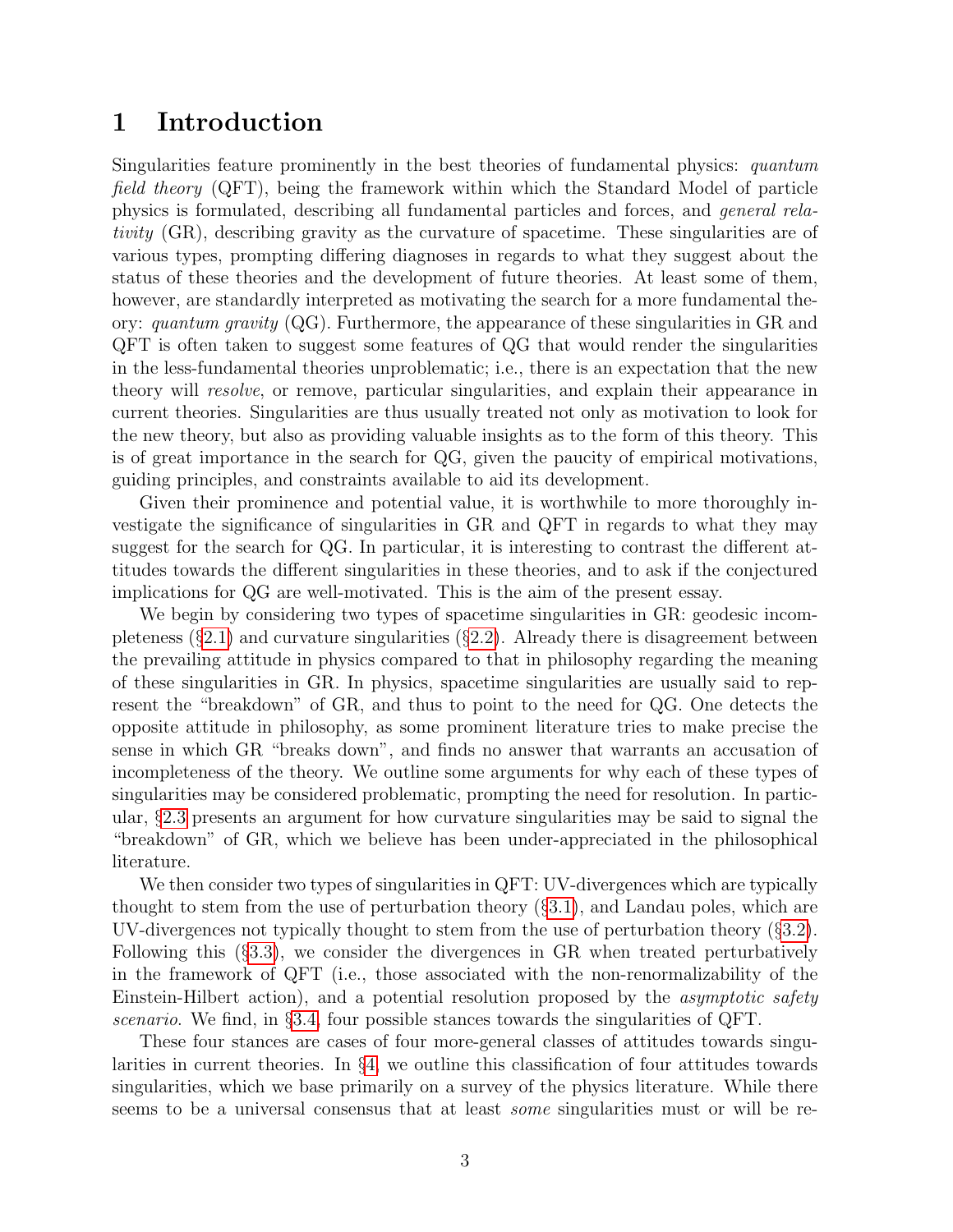solved, not all authors think that *all* singularities must or will be resolved. Also, there is no consensus about which singularities are to be resolved, nor about the stage of theory development at which this will happen (e.g., singularity resolution in the classical or in the quantum theory).

Briefly, the four attitudes are:

- 1 Singularities are resolved classically, or 'at the level of current theories': the (particular) singularities do not point to QG.
- 2 Singularities are resolved in QG.
- 3 Peace with singularities: they are not resolved at any level, because there is reason to keep them in our theories.
- 4 Indifference to singularities: the singularities are of no significance.

On our classification scheme, it is possible to adopt different attitudes towards different types of singularities (and, indeed, this seems desirable). We present examples of each of the four attitudes, but we do not evaluate the arguments for adopting one attitude rather than another in regards to specific singularities. Two of the attitudes prompt singularity resolution, but only one suggests the need for a theory of QG. In §[5](#page-21-0) we briefly discuss some factors which tend to influence the choice between the two attitudes supporting singularity resolution.

## <span id="page-3-0"></span>2 Singularities in GR

Spacetime singularities are pathologies of a spacetime, and there are various ways in which spacetimes can be singular.<sup>[1](#page-3-2)</sup> Here, we are concerned with the two most common types of spacetime singularity: geodesic incompleteness  $(\S2.1)$  $(\S2.1)$ , and curvature singularities  $(\S2.2)$  $(\S2.2)$ . Here we assume that the two notions are independent of each other.<sup>[2](#page-3-3)</sup>

## <span id="page-3-1"></span>2.1 Geodesic incompleteness

The most common definition of spacetime singularity uses *geodesic incompleteness*: a spacetime is singular if and only if it contains an incomplete, inextendible timelike geodesic. Such a geodesic is the worldline of a freely falling test object, and the property that makes it singular is that the worldline ends within finite proper time and cannot be further extended.[3](#page-3-4) This definition forms the basis of the Penrose and Hawking singularity theorems,<sup>[4](#page-3-5)</sup>, though it is not without problems (see [Curiel](#page-23-0)  $(2021, \S1.1)$  $(2021, \S1.1)$ ).

Geodesic incompleteness appears to be a genuine physical worry, because it means that 'particles could pop in and out of existence right in the middle of a singular spacetime, and spacetime itself could simply come to an end, though no fundamental physical mechanism

<span id="page-3-2"></span><sup>&</sup>lt;sup>1</sup>See, e.g., [Curiel](#page-23-1) [\(1999\)](#page-23-1); [Earman](#page-23-2) [\(1996\)](#page-23-2) for a discussion of different types.

<span id="page-3-3"></span><sup>&</sup>lt;sup>2</sup>Cf. [Curiel](#page-23-1) [\(1999,](#page-23-1)  $\S 1.1$ ).

<span id="page-3-4"></span><sup>3</sup>See e.g. [Bojowald](#page-22-1) [\(2007\)](#page-22-1).

<span id="page-3-5"></span><sup>&</sup>lt;sup>4</sup>See [Hawking and Ellis](#page-24-0) [\(1973,](#page-24-0)  $\S 8.2$ ) and [Earman](#page-23-3) [\(1995,](#page-23-3)  $\S 2.8$ )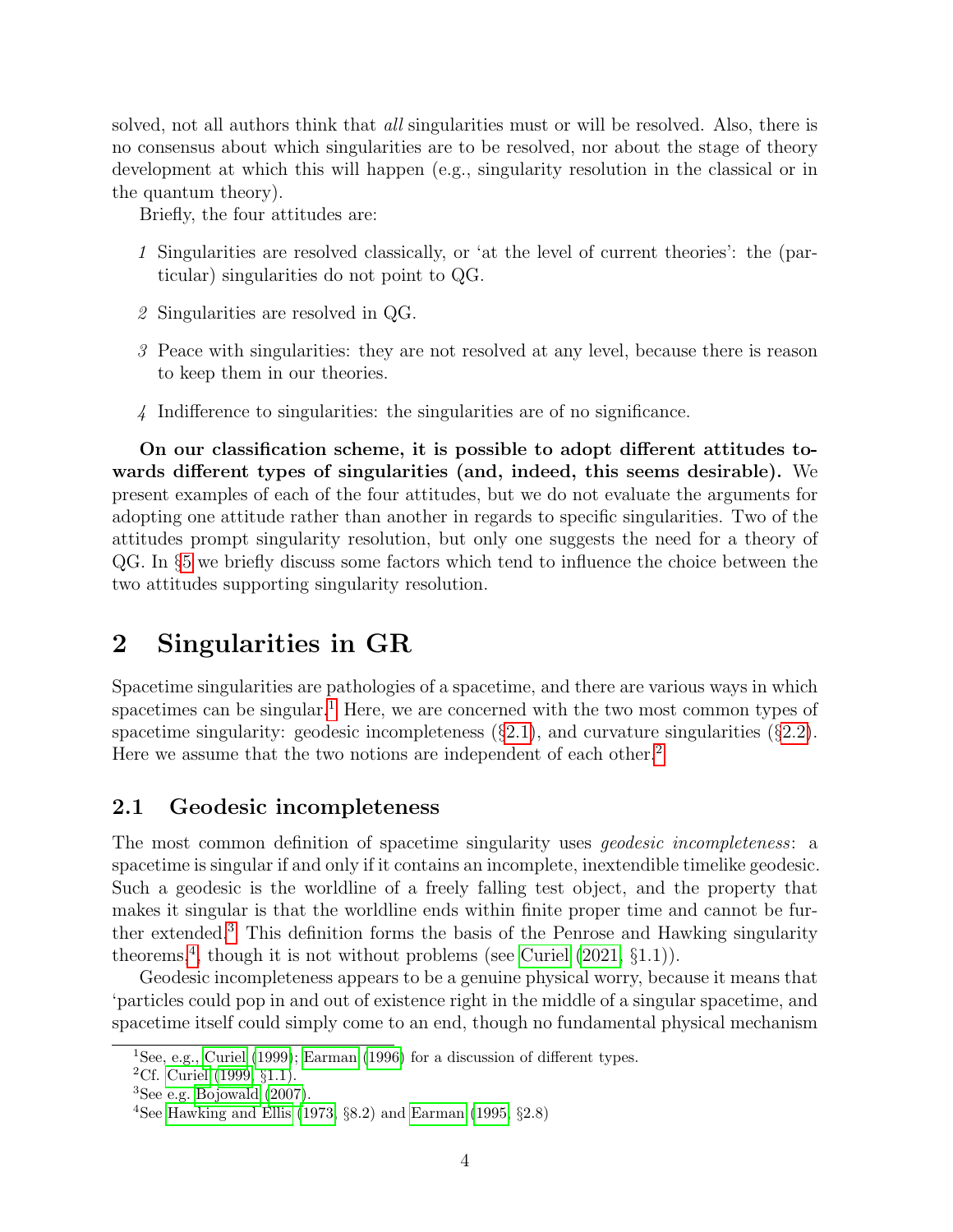or process is known that could produce such effects' [\(Curiel, 1999,](#page-23-1) p. S140). Geodesic incompleteness leads to a lack of predictability and determinism, and so could indicate that the theory is incomplete [\(Earman, 1995,](#page-23-3)  $\S 2.6$ ).<sup>[5](#page-4-0)</sup> If the breakdown of determinism were visible to external observers, 'then those observers would be sprayed by unpredictable influences emerging from the singularities' [\(Earman, 1992,](#page-23-4) p. 171). This would represent a nasty form of inconsistency—as Earman puts it, the laws would 'perversely undermine themselves'.

Various forms of "cosmic censorship" have been proposed in order to render these singularities harmless. One of these is *weak cosmic censorship*, which states that the offending singularities are hidden behind event horizons, and thus outside observers are shielded from being sprayed by any inexplicable influences. Yet, in this case, though the theory would be saved from perversely undermining itself, it would still be incomplete: if spacetime exists beyond the horizon, and if GR does not determine what occurs there, then the theory is incomplete.[6](#page-4-1) Such singularities would then suggest the need for modification of GR, or for a new theory, or some other solution  $(\S 4)$  $(\S 4)$ . Being hidden behind an event horizon is not enough for to render a singularity unproblematic.

The breakdown of determinism inside black holes occurs beyond the *Cauchy horizon* (inside the event horizon): beyond this surface, the Einstein equations no longer give a unique solution. In response, [Penrose](#page-25-0) [\(1979\)](#page-25-0) proposed strong cosmic censorship (SCC), which postulates that the appearance of the Cauchy horizon in Schwarzschild black holes is non-generic, and that the interior region of these black holes is in some way unstable (under small perturbation of initial data) in the vicinity of the Cauchy horizon. Any passing gravitational waves would prevent the formation of Cauchy horizons, meaning that instead, spacetime would terminate at a "spacelike singularity", across which the metric is inextendable.

SCC ensures that no violations of predictability are detectable even by local observers (i.e., an astronaut on a geodesically incomplete worldline would detect nothing up until, and presumably after, her disappearance), and so, the truth of this conjecture would render any singularities (incomplete geodesics) harmless in regards to determinism. As [Dafermos and Luk](#page-23-5) [\(2017,](#page-23-5) p. 5) states, 'The singular behaviour of Schwarzschild, though fatal for reckless observers entering the black hole, can be thought of as epistemologically preferable for general relativity as a theory, since this ensures that the future, however bleak, is indeed determined'. Thus, SCC may be able to save GR from the charge of incompleteness.

[Dafermos and Luk](#page-23-5) [\(2017\)](#page-23-5) argues, however, that SCC is violated in the case of dynamical rotating vacuum black holes without symmetry (Kerr spacetimes). [Dafermos and Luk](#page-23-5) [\(2017\)](#page-23-5) shows that spacetime does not in fact terminate at a "spacelike singularity" in the interior of rotating Kerr black holes, and thus SCC is false in this case. Instead, spacetime does extend beyond the Cauchy horizon, but the spacetime is not sufficiently smooth for GR to hold (there is a weak "lightlike singularity"). Although SCC fails, there is, arguably, no indeterminism introduced into GR, since the theory itself is not applicable in

<span id="page-4-0"></span><sup>5</sup>Recent work has emphasised the difficulty of defining determinism in precise terms; [Doboszewski](#page-23-6) [\(2019\)](#page-23-6) gives a pluralistic definition.

<span id="page-4-1"></span> ${}^{6}$ This fact is already recognised in the literature, e.g., [\(Wald, 1992,](#page-25-1) p. 182).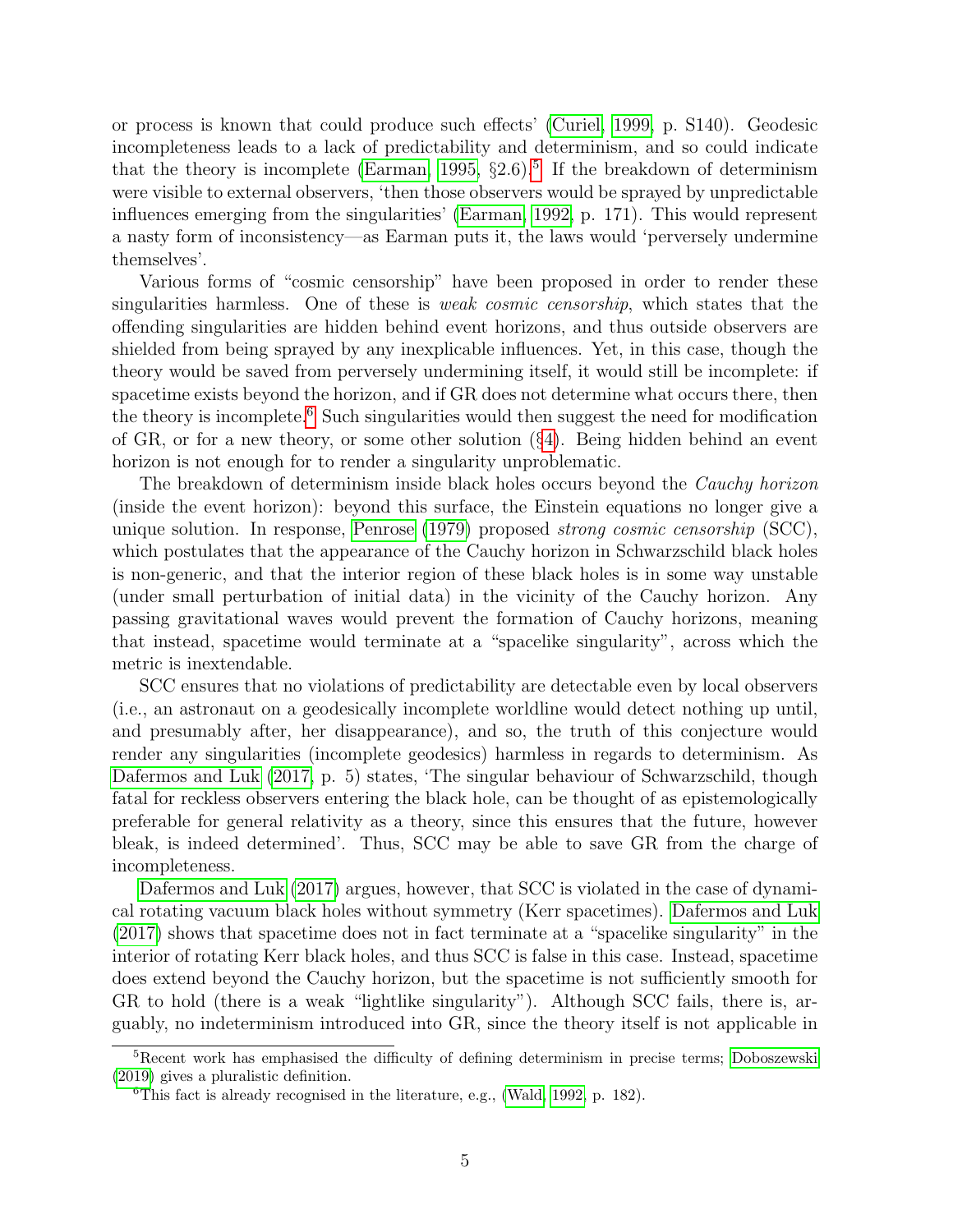this case. For our interests, though, this scenario does represent an incompleteness of the theory—there is spacetime beyond the Cauchy horizon, but GR does not describe what occurs here—signalling the need for modification of the theory, a new theory, or another solution (§[4\)](#page-14-0). We conclude, then, that geodesic incompleteness is physically problematic.

#### <span id="page-5-0"></span>2.2 Curvature singularities

A second important kind of singularity is curvature singularities. The curvature, especially the scalar quantities constructed by contracting powers of the Riemann tensor, grows without bound in some region of the spacetime.<sup>[7](#page-5-1)</sup> This gives rise to various problems, such as unbounded tidal forces and the lack of consistency of the semi-classical approximation (discussed in §[2.3\)](#page-6-0).

[Curiel](#page-23-0) [\(2021,](#page-23-0) §1.3) suggests that curvature singularities are tolerable because their manifestation depends on the path taken by an observer in their neighbourhood: curvature singularities are not a specific property of the spacetime itself, but of the spacetime together with the trajectory of an observer. But there are prima facie two problems with this argument. First, it is based on a narrow conception of a curvature singularity: the argument regards them as undesirable only by virtue of the tidal forces exerted on test objects. It argues that, in some cases, the unbounded tidal forces depend on the trajectory. Thus [Curiel](#page-23-1) [\(1999,](#page-23-1) §1.3) argues that a curvature singularity, characterised by the tidal force on a test object, is 'not in any physical sense a well-defined property of a region of spacetime *simpliciter'*, because in some cases the manifestation of the pathology depends on the object's state of motion, i.e., the trajectory followed, and not just on the observer's location in the spacetime.

But surely there are cases where the tidal forces are unbounded regardless of the direction that the observer is coming from. Furthermore, it is not *points* per se, in and of themselves, i.e., regardless of geodesics, that are important in GR. It is the point coincidences of trajectories (or the coincidences of straight lines of an affine connection) that matter, so that in considering the properties of objects travelling along different geodesics coinciding at a point, one is simply deploying the standard interpretation of GR.[8](#page-5-2) In other words, standard treatments of GR do not consider spacetimes as monadic objects, but consider in addition other structures (often referred to as "observables") defined on them—more on this below. Thus the fact that the manifestation of the singularity may sometimes depend on the state of motion of the object does not seem to be a good reason to accept such singularities into GR.

This idea can be generalised, and leads to an issue that we have not seen discussed in philosophical discussions of singularities in GR. Namely, it is not simply points (or point-coincidences of trajectories, or coincidences of straight lines of an affine connection) that make up the ontology of GR. For even if points are regarded, by substantivalists at

<span id="page-5-1"></span><sup>7</sup>Besides the divergence of scalar (i.e. coordinate-independent) quantities, there are also curvature singularities whereby some of the physical components of the Riemann tensor do not have a limit: see the next Section, and also [Earman](#page-23-3) [\(1995,](#page-23-3) p. 37).

<span id="page-5-2"></span><sup>&</sup>lt;sup>8</sup>See [Einstein](#page-23-7) [\(1916,](#page-23-7) p. 776) and [Kretschmann](#page-25-2) [\(1917,](#page-25-2) pp. 576-577, 579) (cf. [Sauer](#page-25-3) [\(2005\)](#page-25-3)). Elsewhere, [Einstein](#page-23-8) [\(1915,](#page-23-8) p. 228) considers physically real events as consisting of more general spatio-temporal coincidences.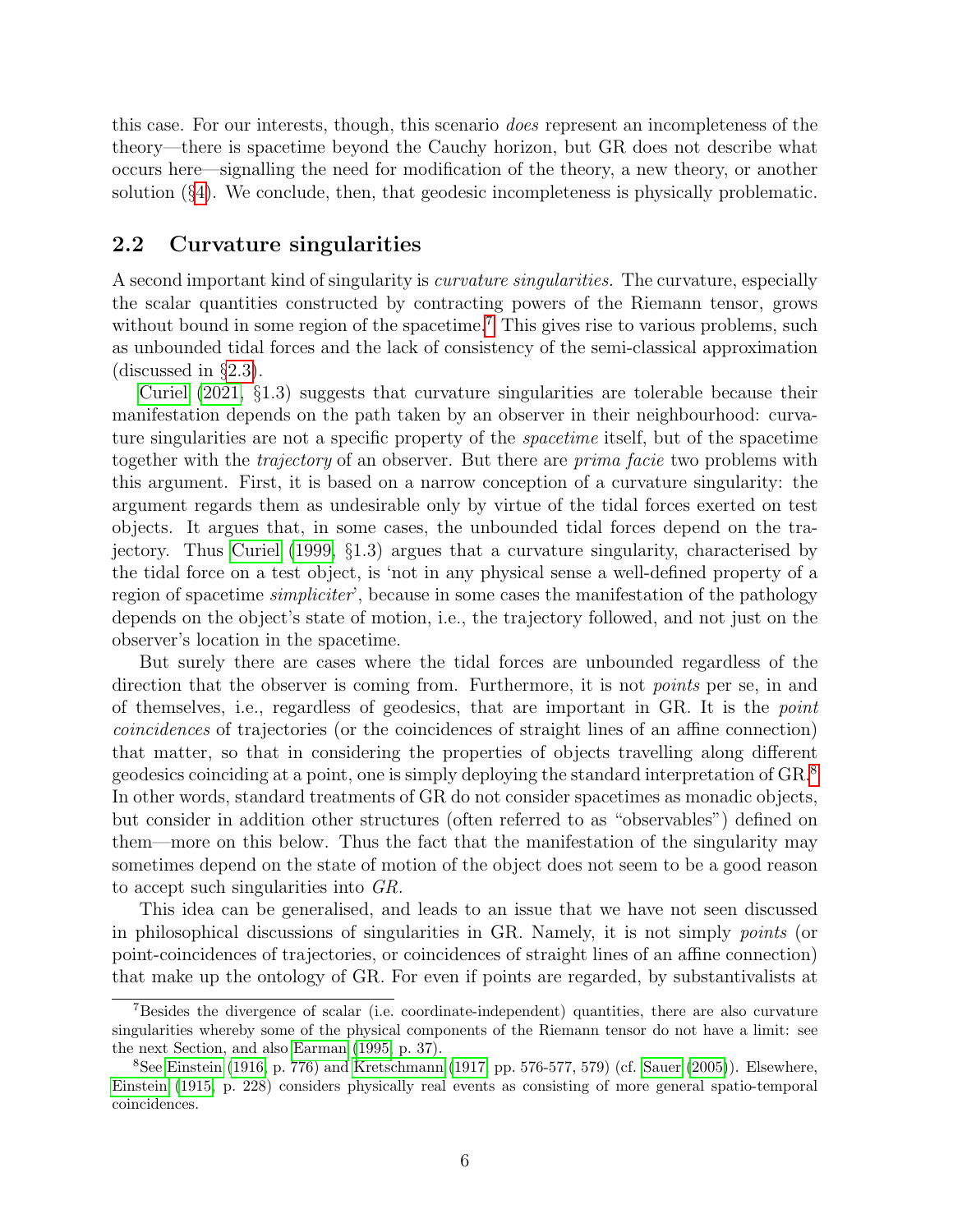least, as fundamental, this does not prevent the inclusion of quasi-local and, indeed, global quantities into one's ontology. This is because an ontology that accepts points as objects should surely accept sets, classes, or mereological fusions of points.<sup>[9](#page-6-1)</sup> For example, the very definition of a manifold requires the definition of (open) coverings of this manifold, i.e., of neighbourhoods of points. Thus, a realist semantics should in principle include not just points, but also neighbourhoods.[10](#page-6-2)

Here, we note that one's position in the realism vs. anti-realism debate will in general bear on one's attitude towards singularities. The semantic realist (including e.g. the constructive empiricist) demands that there be a well-defined ontology, and will naturally demand that the models of GR are free of singularities in order to ensure this.<sup>[11](#page-6-3)</sup> The problem with singular spacetimes is precisely that they do not seem to have a well-defined ontology.

Curiel has stressed the global, rather than local, nature of at least some singularities. Singularities are not always localised at a point of spacetime, as is often assumed; when they are, then this is indicative of having a non-essential singularity, i.e. one that can be removed (in the case of incomplete geodesics) by extending the geodesics beyond that point. This is an important fact that is not always clear in discussions of singularities. But this is, by itself, not an argument against the semantic realist's demand for a clear ontology. That some singularities cannot be localised, and do not correspond to 'missing points', so that there appear to be 'no points missing', does not mean that the ontology of the model in question is automatically well-defined. The indication that a clear ontology is lacking comes from the various pathologies that we have discussed (i.e., unbounded curvature, lack of determinism, things popping in and out in the middle of the spacetime even if covered by a horizon, etc.), even if these pathologies were to get the label 'global'. For there is no expectation that ontology must be local, certainly if what is at issue is the ontology of spacetime.

#### <span id="page-6-0"></span>2.3 The argument from effective field theory

Effective field theory gives an interesting argument against curvature singularities. Although the argument is semi-classical, and stated in the context of small quantum corrections to the classical equations of motion, the argument also puts into question the validity of the classical approximation itself near a singularity, and it can be stated in purely classical terms.

Although [Earman](#page-23-2) [\(1996,](#page-23-2) p. 636) characterizes the semi-classical approximation as one 'in which the quantum expectation value of the (renormalized) stress-energy tensor is inserted in the Einstein equations in order to calculate the backreaction for quantum fields on the spacetime metric', this is not what we mean by the semi-classical approximation: rather, it is *one* specific instantiation of it.<sup>[12](#page-6-4)</sup>

<span id="page-6-1"></span><sup>&</sup>lt;sup>9</sup>Cf. [Lewis](#page-25-4) [\(1986,](#page-25-4) pp. 211-212), [Armstrong](#page-22-2) [\(1997,](#page-22-2) pp. 12-13), [Sider](#page-25-5) [\(2001,](#page-25-5) pp. xvi, 7, 59); also [Butterfield](#page-23-9) [\(2011\)](#page-23-9) campaign against pointillisme.

<span id="page-6-2"></span><sup>&</sup>lt;sup>10</sup>Cf. [De Haro](#page-23-10)  $(2021, \text{ forthcoming}, \S6.3)$ .

<span id="page-6-4"></span><span id="page-6-3"></span><sup>&</sup>lt;sup>11</sup>Though the realist and the constructive empiricist have different degrees of belief in this ontology.

 $12$ For a discussion of this kind of semi-classical approach, especially in the context of singularities, and some of its problems, see: [Birrell and Davies](#page-22-3) [\(1982,](#page-22-3) §6), [Parker and Fulling](#page-25-6) [\(1973,](#page-25-6) pp. 2357–2359), [Davies](#page-23-11)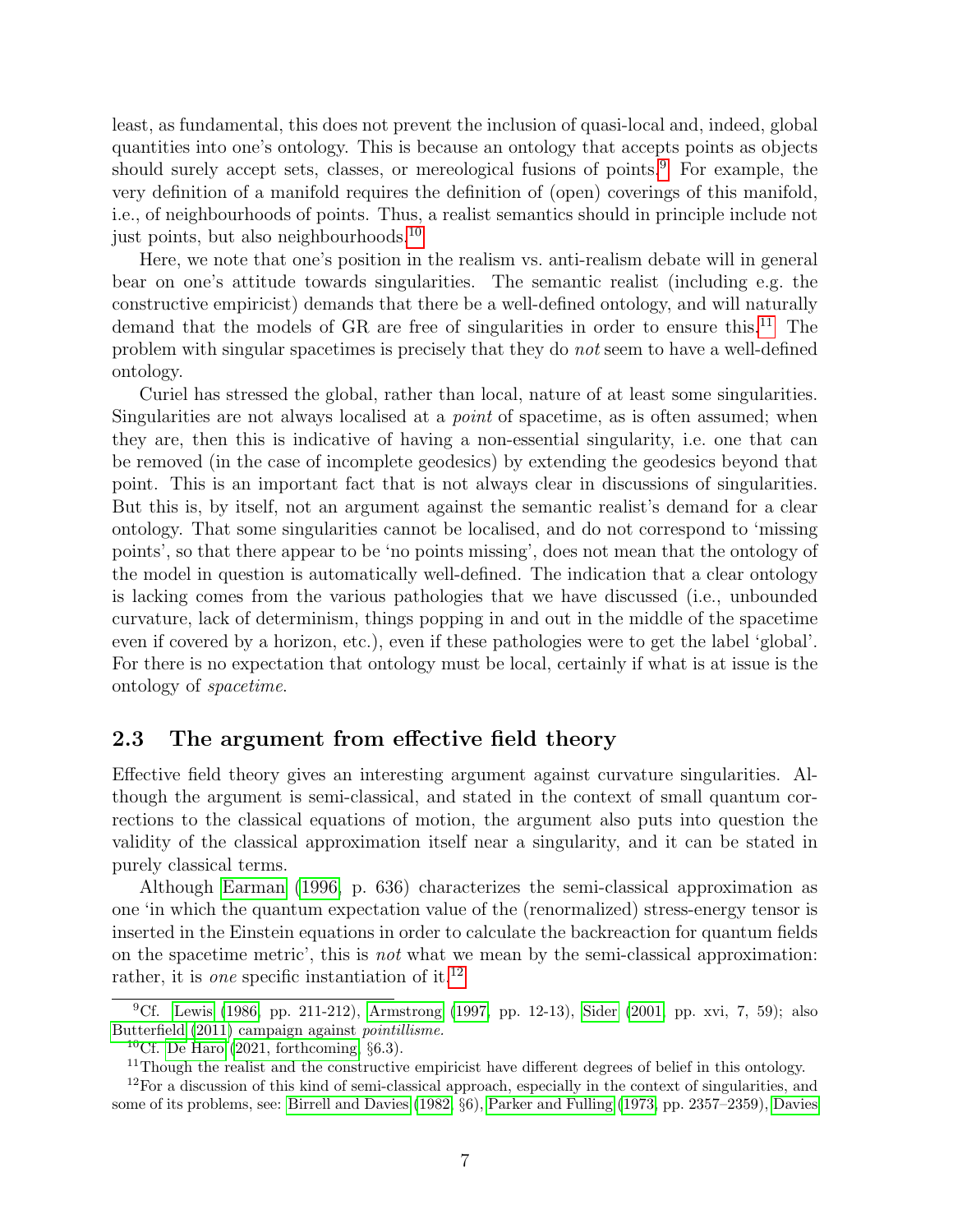The kind of semi-classical approximation that we have in mind is best stated in the language of the Lagrangian action (although it can also be stated directly in terms of the equations of motion), which has the advantage of simplicity. The argument is as follows. Consider the Einstein-Hilbert action for GR:

<span id="page-7-4"></span>
$$
S_{\text{EH}} = \frac{1}{16\pi G_{\text{N}}} \int \mathrm{d}^4 x \sqrt{-g} R(g) , \qquad (1)
$$

in units where  $c = 1$ . Suppose that the underlying QG theory, of which this action is the classical limit, has a length scale  $\ell$ , which could be the Planck length (since Newton's constant  $G_N$  is proportional to the square of the Planck constant), or some other length scale of the theory. Then, in general, the quantum corrections will contribute terms to the action that (on dimensional grounds) are of the order of the curvature squared, and higher:

<span id="page-7-3"></span>
$$
S_{\text{effective}} = \frac{1}{16\pi G_{\text{N}}} \int \mathrm{d}^4 x \sqrt{-g} \left( R(g) + \alpha \,\ell^2 R^2(g) + \cdots \right) \;, \tag{2}
$$

where  $\alpha$  is a dimensionless parameter. Here, our notation is schematic, because  $R^2$  indicates not just the square of the Ricci scalar, but any linear combination of squares of the Riemann tensor and its contractions (i.e. the Ricci tensor, Ricci scalar, and Weyl tensor).[13](#page-7-0) The dots indicate possible cubic and higher-order corrections.

These corrections to the classical theory are general, in that we have only assumed that they can be written as (a possibly infinite series of) polynomials in the curvature.<sup>[14](#page-7-1)</sup>

The origin and interpretation of these terms can be various. In an asymptotically safe theory, the above action could be taken to represent the quantum effective action, containing all of the information about the quantum theory, and no need for a cutoff. In string theory, this is a perturbative effective action, where the length scale  $\ell$  is the fundamental length of a string, and such corrections are proportional to the length of the string as compared to the typical length-scale of the spacetime.<sup>[15](#page-7-2)</sup> In the point-particle limit, i.e. when the size of a string is small compared to the typical length scales in the spacetime, such corrections are negligible. However, the corrections become important when the spacetime is highly curved, so that its typical length-scale is sizeable compared to the string length. Another example is the asymptotic safety scenario approach to QG, where these terms are present in the action near a fixed point at which the theory is being renormalized, and their coefficients depend on the renormalization scale—physicists say that their couplings "run" (see §[3.3,](#page-12-0) below).

[<sup>\(1977,</sup>](#page-23-11) pp. 402-403).

<span id="page-7-0"></span><sup>&</sup>lt;sup>13</sup>One often-considered term is the Gauss-Bonnet term  $R_{\mu\nu\alpha\beta}R^{\mu\nu\alpha\beta} - 4R_{\mu\nu}R^{\mu\nu} + R^2$ , which when integrated over the spacetime gives the topological Euler number. The correction terms can also contain covariant derivatives of the Riemann tensor, where two derivatives have the same dimension as the Riemann tensor.

<span id="page-7-1"></span><sup>&</sup>lt;sup>14</sup>Since these are short-distance corrections that should be subleading with respect to the Einstein-Hilbert term at long distances, negative powers are excluded.

<span id="page-7-2"></span><sup>&</sup>lt;sup>15</sup>The coefficients of the higher curvature terms, like  $\alpha$ , are in this case functions of a scalar field called the 'dilaton', and contain much information about the microscopics of the theory: in particular, about its 11-dimensional origin. See e.g. [Green](#page-24-1) [\(1999,](#page-24-1) pp. 29-30).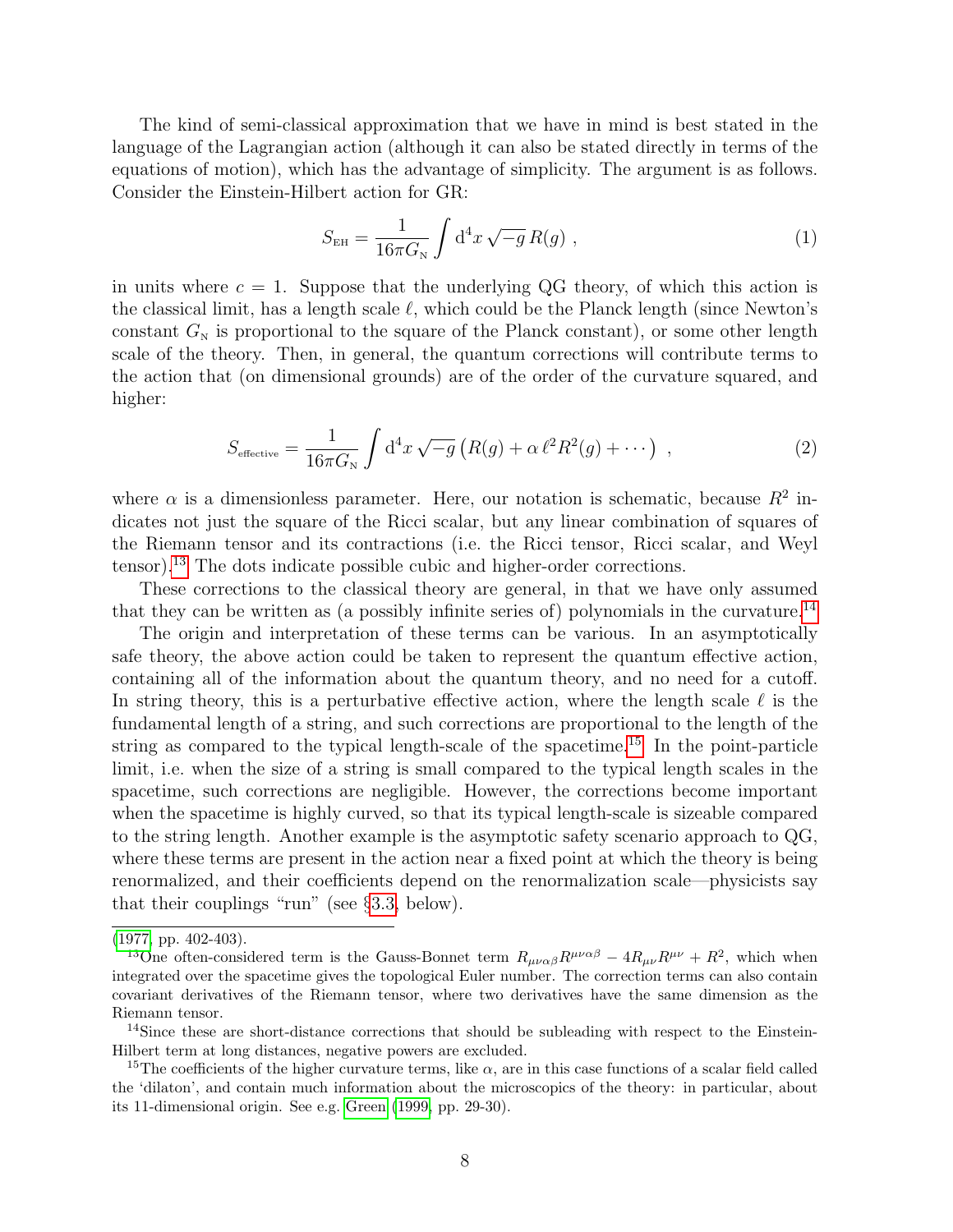One should distinguish this approach to the effective action from the semi-classical approximation to which [Earman](#page-23-2) [\(1996,](#page-23-2) p. 636) refers: namely, inserting the quantum expectation value of the stress-energy tensor into the Einstein equations, in order to calculate the back-reaction of the fields on the metric. In the above approach there need to be no matter fields at all. For example, in the asymptotic safety scenario the action Eq. [\(2\)](#page-7-3) is purely gravitational [\(Niedermaier & Reuter, 2006,](#page-25-7) p. 16), and no matter fields are required. In string theory, these terms do not originate in the way that Earman suggests either; rather, they come from taking into account quantum effects in the scattering between superstrings, and calculating from there the effective action [\(Green, Schwarz, &](#page-24-2) [Witten, 1987,](#page-24-2) pp. 169-178).

The importance of these terms is that they correct Einstein's equations with highercurvature terms. While the corrections are negligible when the curvature is small, these corrections dominate when the curvature is large—which is what happens near a curvature singularity. Thus, near a singularity, the higher-order terms dominate, and the classical approximation (i.e. the approximation by which we drop the higher-curvature terms from the action Eq. [\(2\)](#page-7-3) and hence from Einstein's equations) becomes invalid. That is, near a singularity these terms cannot be dropped, because they are larger than the Einstein tensor.<sup>[16](#page-8-0)</sup>

One can compare the above to the Taylor series of a function near some point.<sup>[17](#page-8-1)</sup> If one is very close to that point, one can use the leading term of the series (i.e. the Einstein-Hilbert term). But if one significantly goes away from this point, the higher-order terms become increasingly important, so that they eventually dominate and the Taylor series is no longer a good approximation. Near a singularity, the curvature grows without bound, the corrections in Eq. [\(2\)](#page-7-3) dominate, and the classical action cannot be expected to be a good approximation.

While this argument underpins the intuition that "quantum effects become important near a singularity", it seems incorrect to treat the classical theory without taking into account the possibility that such terms exist. Namely, the appearance of higher-curvature terms in the action and in the equations of motion is not forbidden by any symmetry or other principle. One main reason why they are not considered in the classical theory seems to be simplicity: these terms are not needed, and they are small under usual situations. The corrections they give to the known tests of GR are indeed too small to take into account. But who says that the true theory of the world, even at the classical level, does not contain such terms? Thus, even at the classical level, it seems that one needs to take into account the possibility that such terms, even if small, are in principle present in the equations of motion. In other words, while the simplest assumption is that GR is given purely by the Einstein-Hilbert action Eq. [\(1\)](#page-7-4), and the Einstein equations that are derived from it, corrections are not a priori excluded.

<span id="page-8-0"></span>The use of Einstein's equations in a way that is consistent with the possible existence of

<sup>&</sup>lt;sup>16</sup>The same argument can be made directly at the level of the equations of motion, without using the action.

<span id="page-8-1"></span><sup>&</sup>lt;sup>17</sup>The analogy here is with a function with a finite radius of convergence. In principle, it is also possible that the series converges everywhere, in which case the function is entire: but this needs to be proven, and it will only happen in special cases. For example, supersymmetry sometimes leads to this situation, where non-renormalization theorems ensure that the series only has a finite number of terms.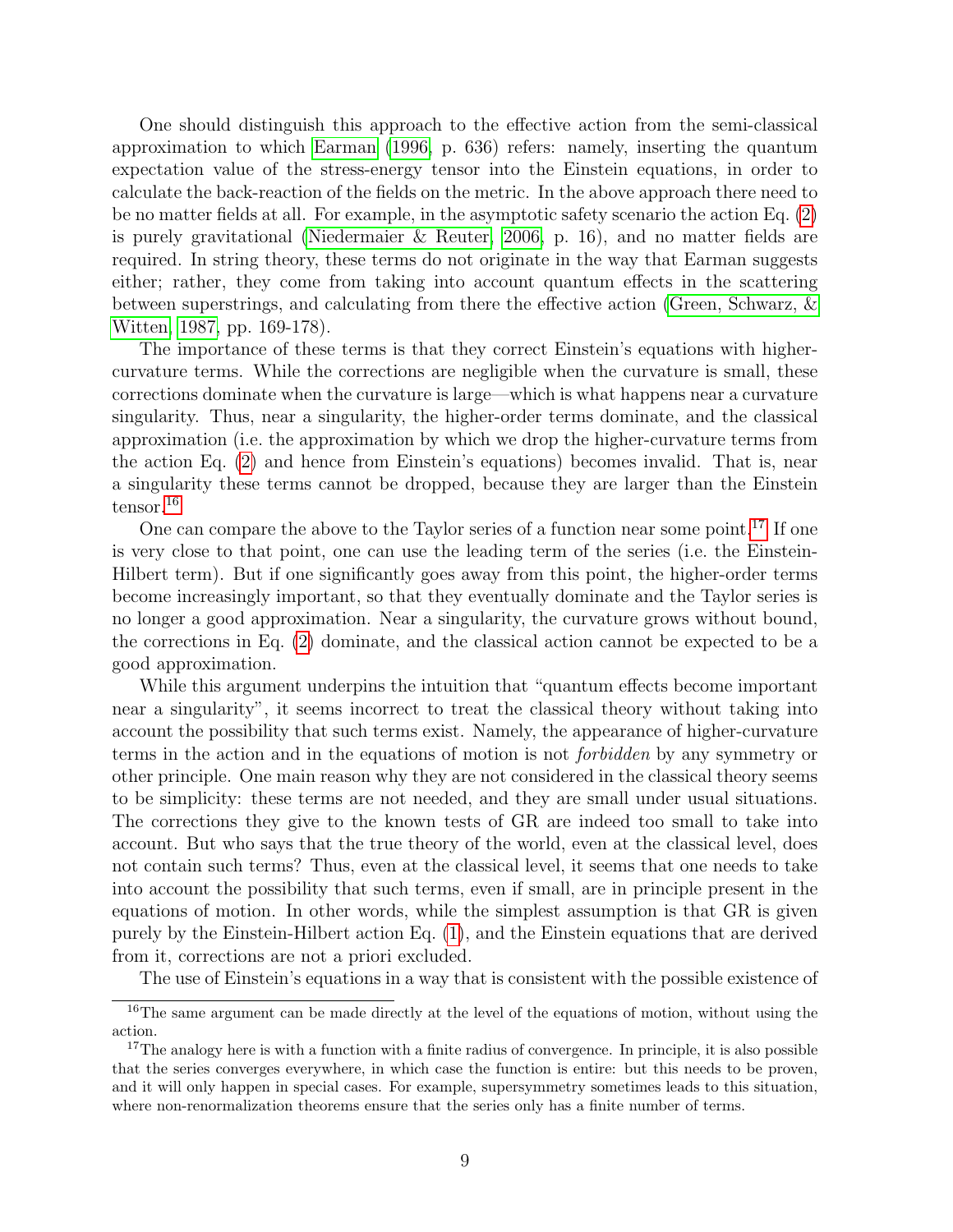higher-curvature terms means that, in general, the validity of Einstein's equations has to be restricted to regions of small curvature. For near singularities, one should not expect the usual Einstein's equations to be valid, because higher-order terms will dominate, regardless of whether their origin is quantum or classical.

To spell out the argument a bit more: note that, in the actions Eqs.  $(1)-(2)$  $(1)-(2)$  $(1)-(2)$ , we integrate over the entire spacetime. And so, the contributions of any regions of high curvature to Eq. [\(2\)](#page-7-3) cannot be approximated by their corresponding contributions in Eq. [\(1\)](#page-7-4), so that the Einstein-Hilbert action is not a good approximation to such regions. This also means that the derivation of the Einstein equations from the Einstein term alone, i.e. Eq. [\(1\)](#page-7-4), cannot be trusted in such regions. And since the Einstein-Hilbet action cannot be expected to be a good approximation in those regions, neither are the Einstein equations that are derived from it. Thus we cannot expect that a putative model of Einstein's theory, Eq. [\(1\)](#page-7-4), with curvature singularities in it, is also a model of the full action, Eq. [\(2\)](#page-7-3).

This is one main reason behind physicists' talk about the "breakdown" of GR near a singularity. The use of GR, Eq. [\(1\)](#page-7-4), as an approximation to the full action, Eq. [\(2\)](#page-7-3), requires that curvatures are small: and curvatures are not small near a curvature singularity. It seems to us that, in the philosophical literature, this problem has not received the attention that it deserves.

The argument does not cover all curvature singularities, since it does not cover those singularities that, although giving unbounded components of the physical components of the Riemann tensor in a parallel-propagated frame,  $^{18}$  $^{18}$  $^{18}$  do not have unbounded values for the scalar quantities appearing in the action, Eq. [\(2\)](#page-7-3) (or for the corrections to Einstein's equations).<sup>[19](#page-9-3)</sup> We do not claim that *all* curvature singularities are undesirable, only that some curvature singularities are undesirable, and that physicists are justified in claiming that there is a "breakdown" of GR for those types of singularities, in the sense explained above.

## <span id="page-9-0"></span>3 Singularities in QFT

The infinities we consider here are the UV-divergences due to the perturbative formulation of QFT, and Landau poles.[20](#page-9-4)

#### <span id="page-9-1"></span>3.1 UV divergences

The infinities of concern arise in the theoretical framework in which the standard model of particle physics is formulated. This has been referred to in the literature as "conventional  $QFT"$  (CQFT), "Lagrangian QFT", or "QFT with cutoffs" [\(Wallace, 2006,](#page-25-8) [2011\)](#page-25-9).<sup>[21](#page-9-5)</sup> Fa-

<span id="page-9-3"></span><span id="page-9-2"></span><sup>18</sup>See [Earman](#page-23-3) [\(1995,](#page-23-3) p. 37).

<sup>&</sup>lt;sup>19</sup>One such example is plane-fronted shockwaves which are exact solutions. Physicists normally do not consider these singularities as undesirable. See, e.g., [Israel](#page-24-3) [\(1966,](#page-24-3) pp. 1-3), [Aichelburg and Sexl](#page-22-4) [\(1971,](#page-22-4) pp. 304–305), [Penrose](#page-25-10) [\(1972,](#page-25-10) pp. 102–103).

<span id="page-9-5"></span><span id="page-9-4"></span> $20$ There are also IR-divergences in QFT, which we do not consider here.

 $^{21}$ But as [J. D. Fraser](#page-24-4) [\(2016,](#page-24-4) p. 12), says, these labels are somewhat misleading, given that it is not the Lagrangian formulation that defines this framework, and that most of the successes of the standard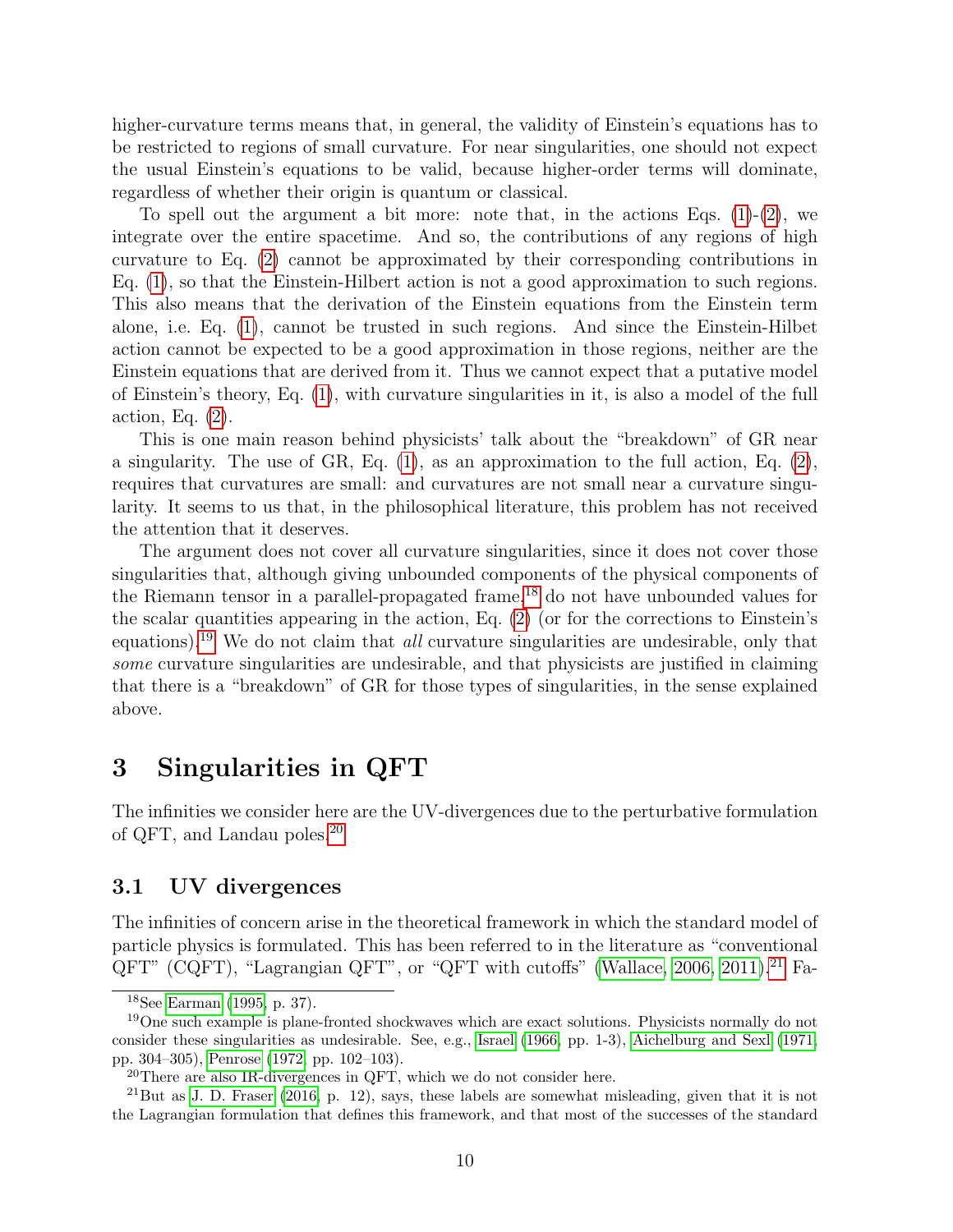mously, calculations in this framework were historically "plagued by infinities". Mainly, and particularly for the UV-divergences, these owe to its reliance upon perturbation theory. A perturbative calculation of any particular physical process involves a summation over all possible intermediate states, and this is done at all orders of perturbation theory (though, in practice, often only the first few terms are taken and the higher-orders, it is hoped, decay rapidly). CQFT, with its local dynamics (i.e., point sources and interactions), as well as the integration over all the momentum-energy states, implies that there are an infinite number of intermediate states. Thus, if the terms are not sufficiently suppressed, perturbative calculations within the theory lead to divergent integrals.

Historically, these infinities were removed in particular theories, such as quantum electrodynamics (QED), via *renormalization*, which rendered the theory finite and (impressively) predictive. This procedure, however, was physically suspicious, and the perturbative approach to QFT itself remained intrinsically approximate and conceptually problematic. One response was the development of axiomatic QFT: instead of introducing informal renormalization techniques to treat interactions, this approach attempts to put QFT on a firm, non-perturbative footing, by specifying a mathematically precise set of axioms at the outset. Then, models of the axioms are constructed (constructive QFT). Importantly, this approach is not an attempt at QG, of physics beyond, but simply a new formulation of QFT at the level of QFT—i.e., as a combination of QM and special relativity without any singularities in the theory.<sup>[22](#page-10-0)</sup> Unlike CQFT, it is not an intrinsically approximate theory, since it is supposed to be directly defined on Minkowski spacetime, and so remain well-defined at arbitrarily small and arbitrarily large length scales. Although there are various simplified toy models satisfying the axioms of AQFT, however, there have been no realistic models constructed. In particular, it has not been demonstrated that QED or any other successful theories in high-energy physics admit formulations that satisfy the axioms of AQFT.

On the other hand, in mainstream high-energy physics, the development of the renormalization group (RG) techniques led to a non-perturbative framework for studying CQFT systems at different energy scales, and ultimately to the discovery of the standard model. Instead of evaluating the integrals up to infinite momenta, the theory is only evaluated up to some finite high energy scale (short length scale) cutoff, and the effects of the high momenta degrees of freedom at lower energies are encoded in the dynamics of the lower energy 'effective' theory. The RG analysis demonstrates that the means by which the cutoff is implemented has no bearing on the low-energy physics; the only effects that are significant at these scales are changes in the coefficients of finitely many interaction terms (the renormalizable interactions). As [Wallace](#page-25-9) [\(2011,](#page-25-9) p. 119) puts it, 'Renormalization theory itself tells us that if there is a short-distance cutoff, large-scale phenomenology will give us almost no information about its nature.

The dominant philosophical interpretation of this CQFT picture is that the UV divergences are not a real physical problem, but rather indications of the limitations of the perturbative framework of CQFT. The framework itself is taken to be inherently approxi-

model do not come directly from cutoff QFT structures.

<span id="page-10-0"></span> $22$ See, e.g., [D. Fraser](#page-24-5)  $(2011)$ .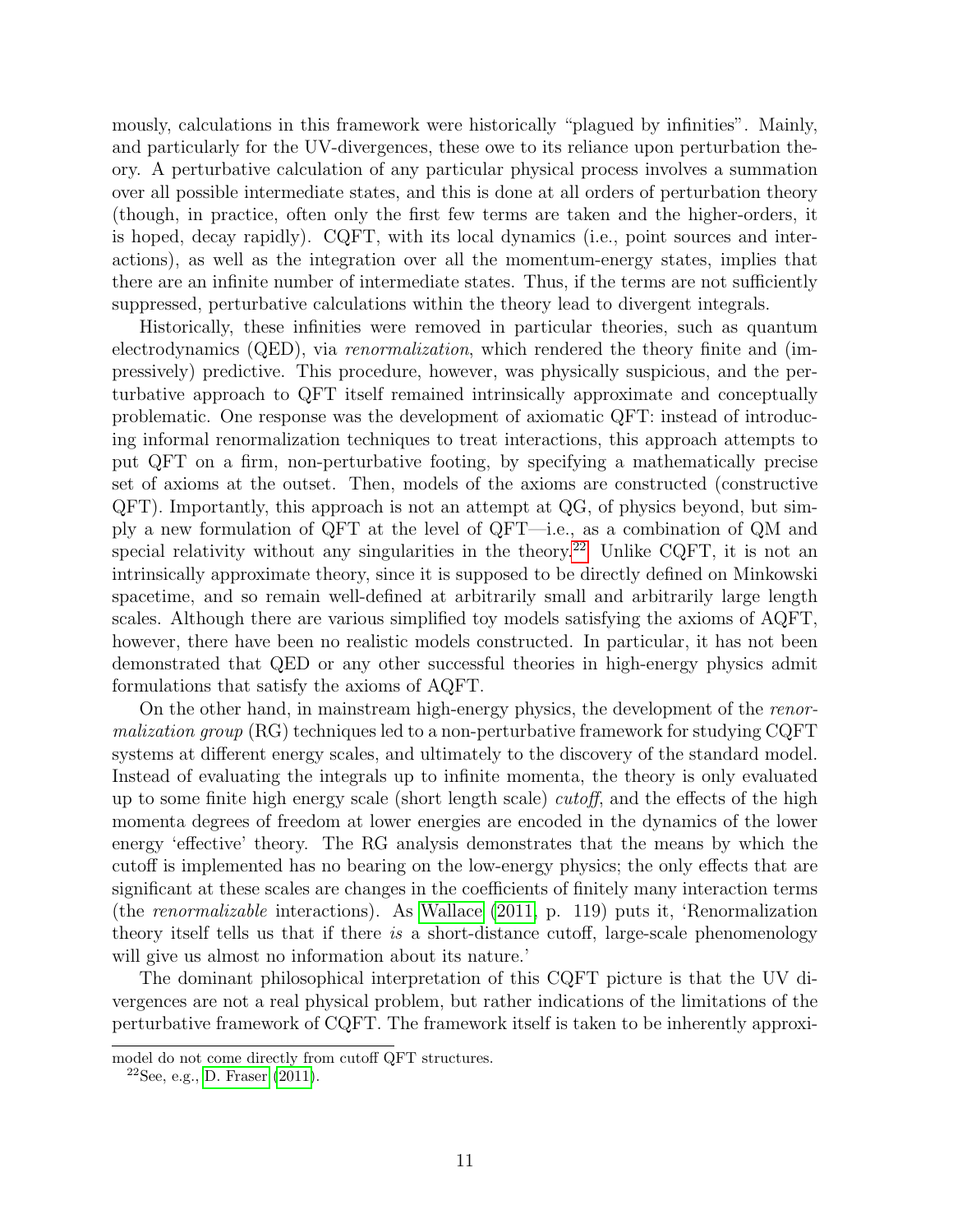mate, $^{23}$  $^{23}$  $^{23}$  and its models are supposed to be *effective theories*: not to be valid to arbitrarily high energy scales. 'This, in essence, is how modern particle physics deals with the renor-malization problem<sup>[24](#page-11-2)</sup>: it is taken to presage an ultimate failure of quantum field theory at some short length scale, and once the bare existence of that failure is appreciated, the whole of renormalization becomes unproblematic, and indeed predictively powerful in its own right' [\(Wallace, 2011,](#page-25-9) p. 120). The idea is that, whatever the unknown physics of QG turns out to be, the success of the CQFT models at known energies is explained, thanks to the RG.

This interpretation of CQFT as effective means that the theory is not supposed to be reliable at short length scales. In particular, the need to employ a short-distance cutoff is not taken to indicate anything regarding the physics beyond. This is in contrast with the case in condensed matter physics, where the RG is also employed because the system is described by a theory which diverges in the UV, but in which case the divergences, and the need to employ a short length scale cutoff is consistent with the existence of something physical—we know that we cannot treat matter as continuous at arbitrarily short length scales, because matter has a discrete structure at the atomic scale. In CQFT, however, there is no empirical evidence for the existence of a real physical cutoff (e.g., a discrete structure for spacetime at extremely high energies). It is possible that the UV divergences in CQFT simply reflect limitations of the theory, rather than any new physics.

#### <span id="page-11-0"></span>3.2 Landau poles

A widely-held view is that if we had realistic models of AQFT which properly accounted for the dynamics without relying on approximations, and hence, did not feature the UVdivergences associated with perturbative analysis, we would not need renormalization in QFT, and would lose motivation for treating QFT as an effective theory. Those who express this view nevertheless recognise that a stronger motivation for treating QFT as effective is the existence of Landau poles—for instance, in QED. This type of infinity is thought more concerning than the UV-divergences because it is not taken to be merely due to the limitations of perturbative analysis (although, since the Landau pole in QED is normally identified through perturbative one-loop or two-loop calculations, it is possible that the pole is a sign that the perturbative approximation breaks down at strong coupling).

QED is renormalizable, so in principle it should be able to be extended to arbitrarily high energies. Yet, the renormalized coupling grows with energy scale, and becomes infinite at a finite (though extremely large) energy scale, estimated as  $10^{286}$ eV (the original result comes from [Landau, Abrikosov, and Khalatnikov](#page-25-11) [\(1954\)](#page-25-11)). The existence of this 'pole' could mean the theory is mathematically inconsistent. This is avoided if the renormalized charge is set to zero, i.e., if the theory has no interactions. There is indication that in QED, the renormalized charge goes to zero as the cutoff is taken to infinity (a physical interpretation of this is that the charge is completely screened by vacuum polarisation). This is a case of quantum *triviality*, where quantum corrections completely suppress the

<span id="page-11-1"></span> $23Cf.$  [J. D. Fraser](#page-24-6) [\(2020\)](#page-24-6).

<span id="page-11-2"></span><sup>&</sup>lt;sup>24</sup>Footnote in the original suppressed.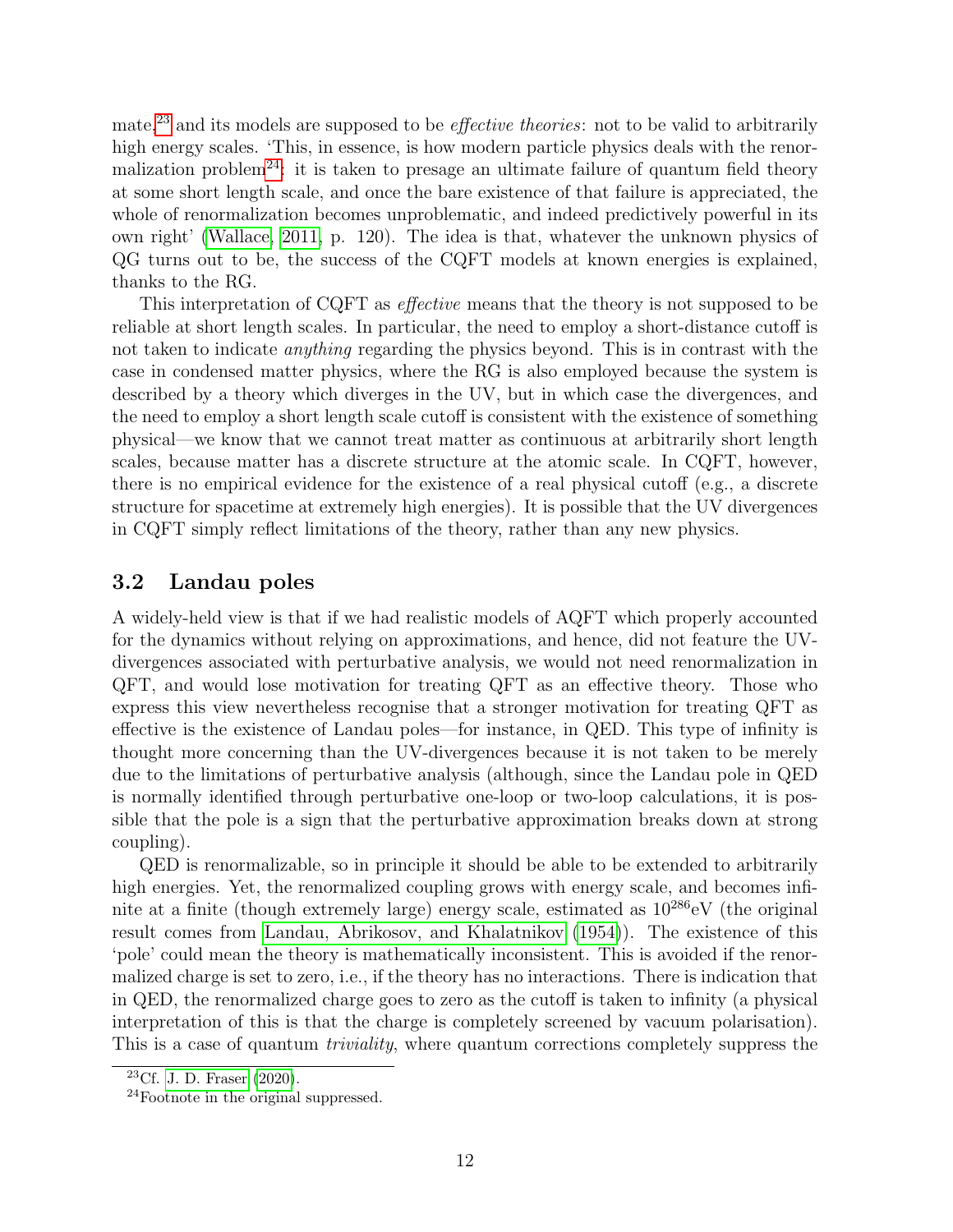interactions in the absence of a cutoff. Since the theory is supposed to represent physical interactions, the coupling constant should be non-zero, and so the Landau pole and the associated triviality might be interpreted as a symptom of the theory being effective, or incomplete (i.e., that it fails to take into account other fundamental interactions relevant at high energy scales).

QED and  $\phi^4$  theory are thought to be trivial in the continuum limit in this way.<sup>[25](#page-12-1)</sup> Although the Landau pole in QED is problematic for the theory, it is usually ignored because it concerns an energy scale where QED is not thought to be valid anyway, given that electroweak unification occurs at an energy scale lower than this. It also concerns an energy scale where QFT itself is not thought to be valid, based on other motivations for QG (which we consider in §[5\)](#page-21-0).

So, the Landau pole divergences in CQFT are typically interpreted as part of the formal (mathematical) grounds—internal to the theory—for treating QFT as effective. These motivations are called into question by those who argue for the necessity of a 'nonapproximate' formulation of QFT, such as AQFT; on this view, the divergences of CQFT (including Landau poles) are not thought to be inherent to QFT, properly understood.<sup>[26](#page-12-2)</sup> But there are also external grounds for treating QFT as effective, which come from the motivations for QG. These external motivations hold regardless of whether or not there are divergences inherent to QFT, but they are reasons why one might not be concerned with finding a singularity-free theory of QFT in order to describe the world at arbitrarily small length scales.

#### <span id="page-12-0"></span>3.3 Perturbative non-renormalizability of GR

The Einstein-Hilbert action is perturbatively non-renormalizable: divergences appear in loop diagrams at first order (in the matter case, or second order in the matter-free case), and there is an expectation that infinitely more infinities appear at higher orders.<sup>[27](#page-12-3)</sup> Treating GR as an effective theory, in the same way as the Standard Model of QFT (§[3.1\)](#page-9-1), the dimensionless parameters of Eq. [\(2\)](#page-7-3) satisfy an RG equation which describes how they "run" or "flow" as the renormalization scale is changed.[28](#page-12-4) In perturbation theory, all but a finite number of these parameters diverge at high energy scales (around the Planck scale), and we are prevented from calculating anything in this regime. According to the philosophy of effective field theory, this would be indication that the theory is not applicable at these scales, and a new theory is required in order to describe the physics here.

However, it is possible that the proliferation of infinities in the UV instead signals the limitations of the perturbative approach in this regime. The asymptotic safety scenario claims that these couplings, in the non-perturbative RG flow, do not actually diverge,

<span id="page-12-1"></span><sup>&</sup>lt;sup>25</sup>In other words, RG analysis of QED and  $\phi^4$  does not indicate that these theories possess a stable UV fixed point (as in case (a) of the possibilities above). See [L¨usher and Weisz](#page-25-12) [\(1987\)](#page-25-12); [Gies and Jaeckel](#page-24-7) [\(2004\)](#page-24-7). This means that the Standard Model of QFT suffers Landau poles both for the electron charge, and the Higgs boson.

<span id="page-12-2"></span><sup>&</sup>lt;sup>26</sup>See, e.g., [D. Fraser](#page-24-5) [\(2011\)](#page-24-5). Note, too, that proponents of this view hold that CQFT does not count as 'QFT' properly understood.

<span id="page-12-3"></span><sup>&</sup>lt;sup>27</sup>The one-loop divergences were shown by ['t Hooft and Veltman](#page-25-13)  $(1974)$ ; cf. [Bern](#page-22-5)  $(2002)$ .

<span id="page-12-4"></span> $28$ See, e.g., [Donoghue](#page-23-12) [\(1997\)](#page-23-12).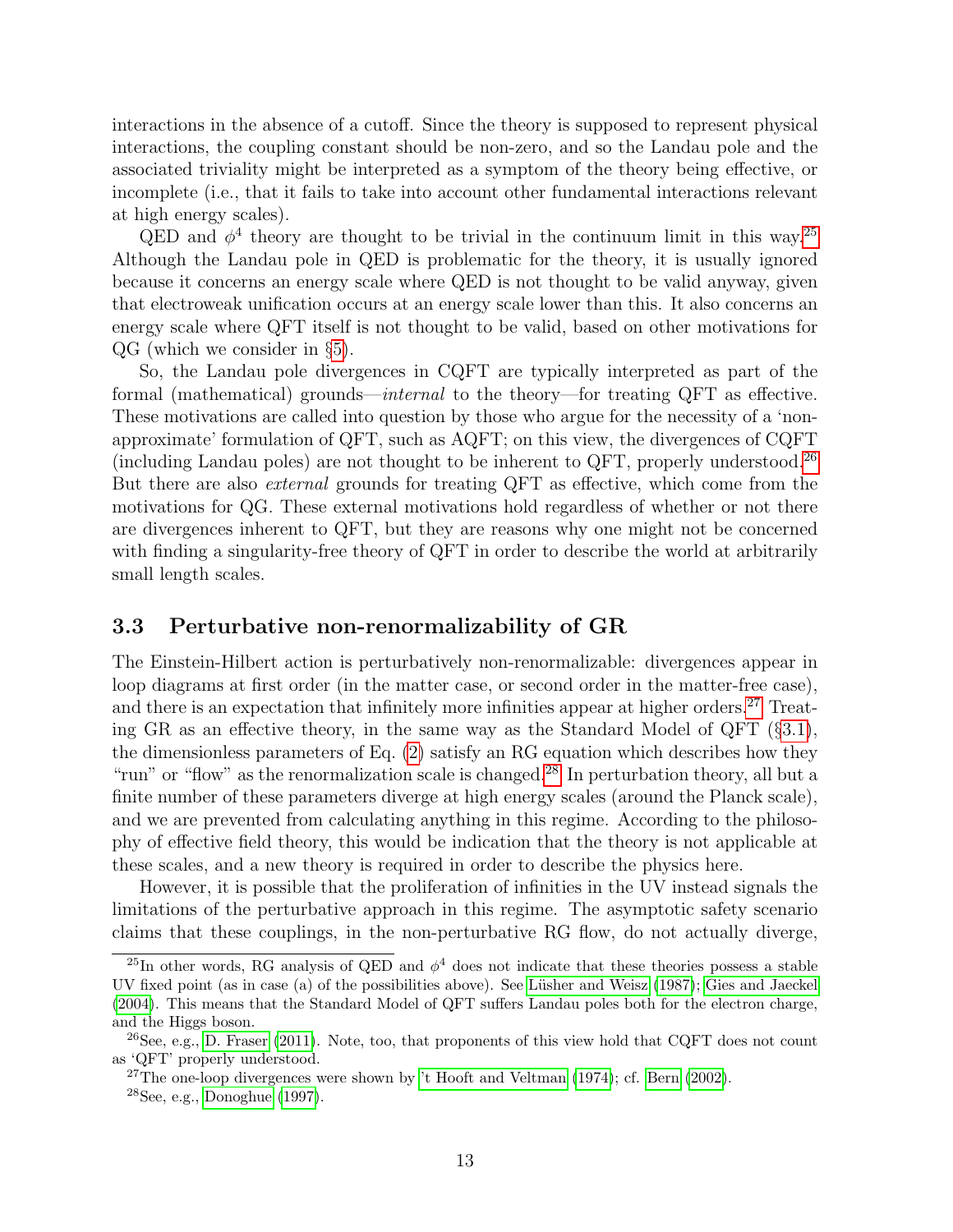but instead flow to a finite value: a 'fixed point' in the UV.<sup>[29](#page-13-1)</sup> This is similar to QCD, where the couplings flow to a fixed value of 0 in the UV, and the theory is said to be asymptotically free (the theory is non-interacting in this regime). In the case of gravity, however, the fixed point is supposed to be non-zero (the theory is interacting in at least one of the couplings), and the theory is said to be asymptotically safe, since the physical quantities are "safe" from divergences as the cutoff is removed (taken to infinity). If there is a fixed point, then following the RG trajectory (almost) to it, one can in principle extract unambiguous answers for physical quantities on all energy scales [\(Niedermaier &](#page-25-7) [Reuter, 2006\)](#page-25-7). At the fixed point, the dependence on the UV cutoff is lost, and the theory is scale invariant: it does not change as smaller length scales are probed.

As [Eichhorn](#page-23-13) [\(2019\)](#page-23-13) explains, the scale invariance protects the running couplings from running into Landau poles, and thus asymptotic safety could potentially serve as a UVcompletion for the Standard Model of QFT; the search for asymptotically safe extensions of the standard model with new degrees of freedom close to the electroweak scale is ongoing. If gravity and the standard model are asymptotically free, then this removes the remaining internal motivation for treating these theories as effective: the infinities in the theories are shown to simply be due to the inapplicability of perturbative methods in the extreme UV. The full theories, treated non-pertubatively in this regime, are finite. While there are new degrees of freedom expected at high energy scales, there is no need for new physics (i.e., a new theoretical framework).[30](#page-13-2)

#### <span id="page-13-0"></span>3.4 Responses to singularities in QFT

<span id="page-13-3"></span>So far, we can identify four different possibilities in response to the singularities in QFT:

- i. AQFT view: Singularities in CQFT motivate a different QFT framework, one whose theories are singularity-free, but which does not include gravity (as in AQFT);
- <span id="page-13-5"></span>ii. New physics: Singularities in CQFT motivate a new, more fundamental theory at high-energy, and motivate treating our current theories as effective (applicable only at low energy scales), consistent with external motivations for QG;
- <span id="page-13-6"></span>iii. Effective theory view: Ignore the Landau poles in the Standard Model and perturbative non-renormalizability of gravity (we shouldn't worry about interpreting them), since we have external reasons for thinking of these as non-fundamental effective theories, to be replaced by QG at high-energy scales (i.e., we appeal only to the external motivations for new physics, and the singularities in current theories do not count as motivations for new physics);
- <span id="page-13-4"></span>iv. Asymptotic Safety view: UV divergences due to perturbative non-renormalizability and Landau poles do not motivate new physics or a new theory according to the

<span id="page-13-2"></span><span id="page-13-1"></span> $^{29}$ This was proposed by [Weinberg](#page-25-14) [\(1979\)](#page-25-14); see also [Eichhorn](#page-23-13) [\(2019\)](#page-23-13); [Niedermaier and Reuter](#page-25-7) [\(2006\)](#page-25-7).

<sup>30</sup>Interestingly, this UV completion may not be fundamental; it is possible that asymptotic safety provides a step forward in our understanding of microscopic physics, with more fundamental physics to be discovered beyond. As [Eichhorn](#page-23-13) [\(2019\)](#page-23-13) explains: While providing a UV completion for some RG trajectories, a fixed point can simultaneously act as an IR attractor for a more fundamental description.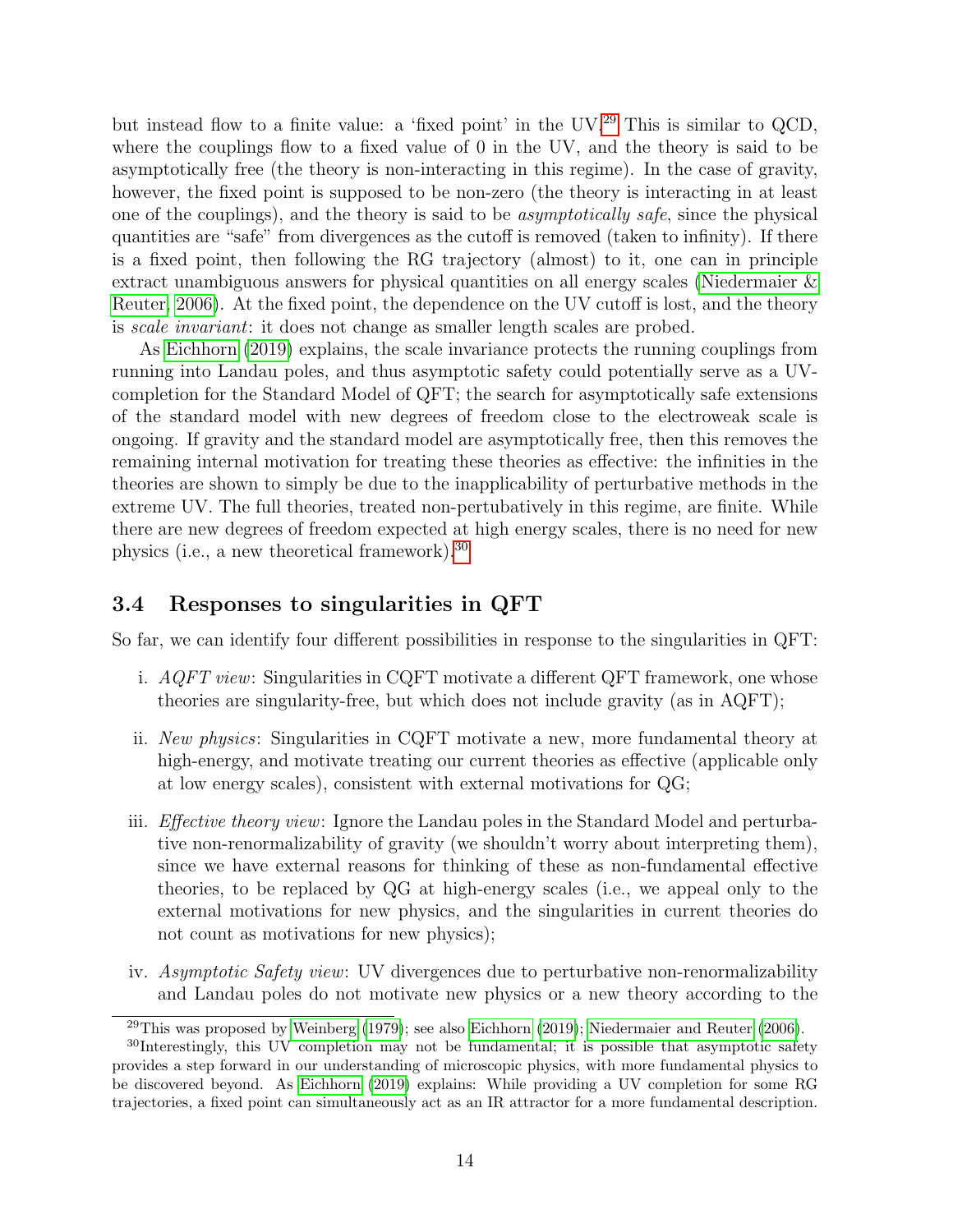asymptotic safety scenario for gravity and the Standard Model; these singularities do not appear in the full (non-perturbative) theory.

There is one more response to singularities in CQFT, which has been expressed prominently by [Jackiw](#page-24-8) [\(1999,](#page-24-8) [2000\)](#page-24-9) and [Batterman](#page-22-6) [\(2011\)](#page-22-6).

v. Emergent physics view: Singularities in CQFT are of physical significance, but not motivation for new, more fundamental physics. The singularities are important for facilitating and understanding the emergent, low-energy physics.

In §[4,](#page-14-0) we identify four different attitudes towards singularities; on the categorisation there, [\(i\)](#page-13-3) and [\(iv\)](#page-13-4) fall under Attitude 1; [\(ii\)](#page-13-5) is Attitude 2a; [\(iii](#page-13-6) is Attitude 4; and  $(v)$ .) Attitude 3.

## <span id="page-14-0"></span>4 Four Attitudes Towards Singularities in QG

Based on a review of the physics literature, we identify four different treatments of, or expectations about, singularities in GR and QFT, in regards to the need for a theory of QG to resolve (remove) the singularities. Here, we classify these as four different 'attitudes' towards QG, based on how they answer the question, 'Do the singularities point to the need for QG or not?'[31](#page-14-2) Thus we are taking for granted that GR and QFT are not fundamental theories (or frameworks), and we are assuming that QG is supposed to be a fundamental theory.<sup>[32](#page-14-3)</sup> Here, by 'non-fundamental', we mean a theory that is restricted in its domain of applicability, i.e., an *effective theory*.

We will see that, of the four attitudes, only one suggests the need for a theory of QG. We emphasise, however, that it is possible to have different attitudes towards different types of singularities.

## <span id="page-14-1"></span>4.1 Attitude 1: 'Singularities are resolved classically—they do not point to QG'

Here, the idea is that the singularities in GR and/or QFT (understood as effective theories) are to be resolved, roughly, 'at the level of these current theories', without recourse to QG. For the GR singularities, they are to be resolved classically. For the QFT singularities, this means trying to resolve them at the level of QFT, taking QFT as the combination of SR and QM—e.g., in the way the proponents of AQFT suggest. On this view, singularities do not indicate the existence of, or a need for, a theory of QG, since they are resolved independently of it (of course, one could hold this view and still look for a theory of QG for other reasons).

Examples include "the AQFT view" mentioned in §[3;](#page-9-0) as expressed in e.g., [D. Fraser](#page-24-10) [\(2009,](#page-24-10) [2011\)](#page-24-5). We can think of the "Asymptotic Safety view" in §3.4 as another example, where the divergences are seen as indication of the failure of perturbation theory in the

<span id="page-14-3"></span><span id="page-14-2"></span> $31$ Three of these views are also identified in [Earman](#page-23-2) [\(1996\)](#page-23-2), following [Misner](#page-25-15) [\(1969\)](#page-25-15).

<sup>&</sup>lt;sup>32</sup>In fact, however, it is possible that QG is not a fundamental theory, as argued in [Crowther and](#page-23-14) [Linnemann](#page-23-14) [\(2019\)](#page-23-14).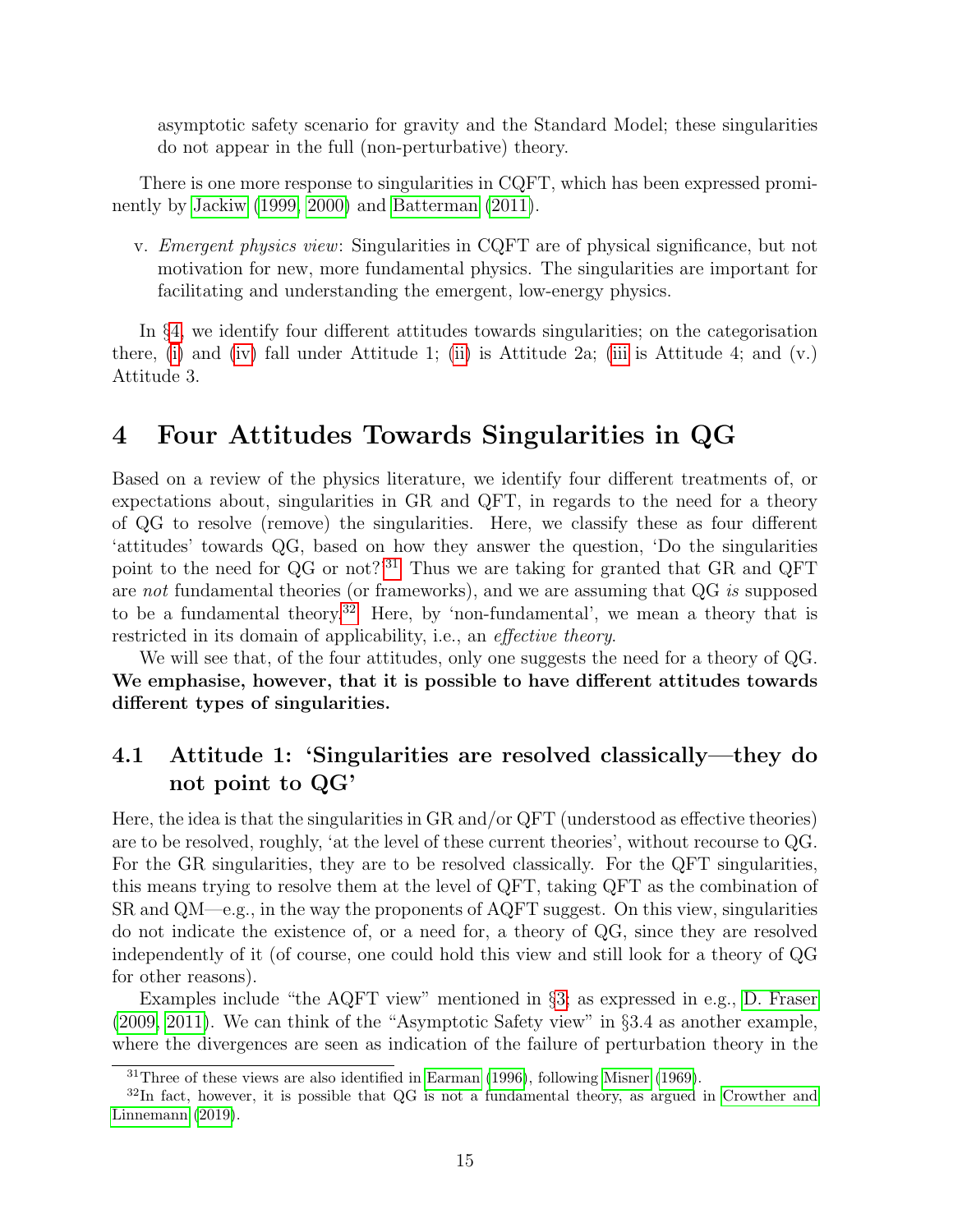high-energy regime, and are taken as motivation for looking for the non-perturbative theory, but not requiring a new theoretical framework (thus, we treat this as a case of Attitude 1 even though it does aim at a theory of QG). As a third type of example are those who try to describe the singularities in GR in a mathematically rigorous way, by various regularizations or smearings of the singularity. The motivation here is to find a rigorous mathematical theory that reproduces the predictions of GR and at the same time is well-defined, analogously to AQFT (though perhaps more at the level of solutions or specific physical systems than at the level of axioms).

We mention two proposals for a classical resolution of singularities in GR: what we could call a 'dynamical singularity resolution'. The idea is to show that the "unphysical" singular solutions are approximations to more realistic solutions: e.g., by including extra dimensions, or by including matter fields (we will mention one type of solutions called a 'gravastar').

[Gibbons, Horowitz, and Townsend](#page-24-11) [\(1995\)](#page-24-11) show that there is a purely *classical* mechanism that can resolve black hole singularities: namely, the introduction of small ex-tra dimensions. Certain four-dimensional black hole solutions<sup>[33](#page-15-0)</sup> that look singular from their natural four-dimensional perspective, descend from classical solutions of higherdimensional supergravity that are completely non-singular. 'Descending from higher dimensions' means that the extra dimensions are compactificatified, i.e. they are a small, compact space. Some of these higher-dimensional solutions are stable supersymmetric solutions of string theory.<sup>[34](#page-15-1)</sup>

This mechanism involves a purely classical resolution of a black hole singularity. The higher-dimensional smooth solutions evade the singularity theorems of Penrose and Hawking, because the higher-dimensional solutions do not have compact trapped surfaces.[35](#page-15-2) Interesting as this mechanism may be from a physical perspective: it does not seem to give a general mechanism for singularity resolution. For example, as the authors admit, it does not seem possible to get the four-dimensional Schwarzschild solution in this way.

Another example is 'gravastars': astronomical objects similar to black holes conjectured by [Mazur and Mottola](#page-25-16) [\(2001\)](#page-25-16). They took into account the gravitational backreaction of the fields of an imploding star. This imploding star forms a compact object that, from the outside, is very similar to a black hole. The matter fields are such that the interior of the compact object is a de Sitter-like space, while the exterior is the Schwarzschild geometry. The two regions are separated by a shell of fluid. The solution does not have a singularity, and no horizon. Thus, the idea is that the Schwarzschild solution is an idealisation, and that if one considers an imploding star, the final product can look similar to a black hole from the outside, but be very different on the inside. Gravastars have not been completely ruled out astronomically; the search is still ongoing.

<span id="page-15-0"></span>Finally, [Koslowski, Mercati, and Sloan](#page-25-17) [\(2018\)](#page-25-17) show that, taking the scale factor in cer-

<sup>&</sup>lt;sup>33</sup>The solutions in question are 'dilaton' black holes, which appear in supergravity and string theory: also called 'black p-branes'.

<span id="page-15-1"></span> $34$ For a philosophical introduction to these solutions and the corresponding black holes, see [\(De Haro,](#page-23-15) [van Dongen, Visser, & Butterfield, 2020,](#page-23-15) §2–3).

<span id="page-15-2"></span><sup>&</sup>lt;sup>35</sup>They only have marginally trapped surfaces (i.e., the null generators have zero convergence), and these are non-compact. The existence of a compact trapped surface is a global assumption of the Penrose-Hawking theorems; the local assumption is about the focusing of geodesics.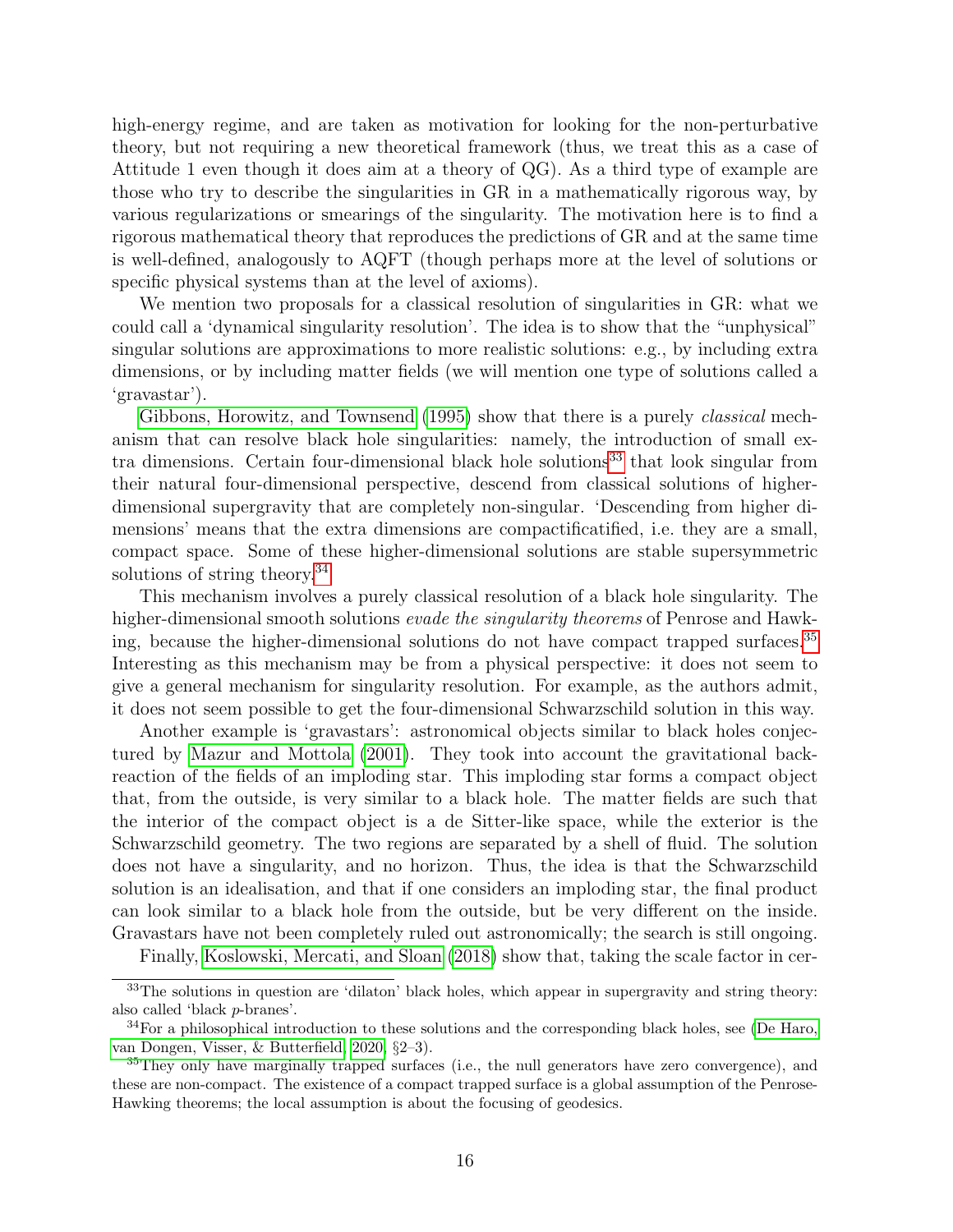tain models to be unphysical, leads to a reduced dynamical system that can be integrated through what is normally interpreted as the Big Bang singularity.

#### <span id="page-16-0"></span>4.2 Attitude 2: 'Singularities point to QG'

According to this attitude, the singularities in GR (QFT) are to stay because they signal the limitations of these effective theories. They are to be resolved by QG, as a more fundamental theory. The singularities make vivid the motivation for the search for a new theory, that is, if there are no problems one does not know what one is looking for. But the singularity gives one a concrete problem to focus on. Thus, singularity-resolution (of at least some particular singularities) is taken as a guiding principle motivating the search for QG. The principle of singularity resolution might also serve as as a criterion of theory-selection, meaning that a prospective theory of QG should not be accepted if it is incompatible with the principle.[36](#page-16-1)

It may also be that the singularities in GR and QFT are not thought to directly point to or motivate resolution in QG, but that particular approaches to QG—developed for other reasons besides singularity resolution—naturally feature singularity resolution, even though they were not motivated by this. In this case, the fact that the theory resolves given singularities might nevertheless be promoted as evidence in support of the correctness, or pursuit-worthiness of the approach—i.e., it might be promoted as a means of non-empirical confirmation by its proponents. For this reason, we still class these as cases of Attitude 2.

We can distinguish two sub-categories:

- 2a. Singularities as physically significant. Here, the singularities are informative—they point to new physics.
- 2b. Mathematical or structural view of singularities. The attitude of someone who says 'singularities need to be resolved for reasons of mathematical consistency and (perhaps) predictive power', while they are non-committal about whether singularities will signal "new physics" in the heuristic sense. In other words, singularities must and will be resolved by QG at the "structural" level, once a tidy theory is developed, but we do not need to focus on the problem of singularities particularly, since it is not a deep physical problem. This attitude can also signal neutrality in regards to the singularities in current non-fundamental theories, but could recognise the practical necessity of resolving the singularities in a more fundamental theory.

In regards to 2a: Most authors that we are aware of assign some sort of physical salience to singularities—they are seen as a "smoking gun" for new physics. By 'new physics', of course we do not mean that the singularity itself is a physical event, which, for example, [Rovelli and Vidotto](#page-25-18) [\(2014,](#page-25-18) p. 209) explicitly deny: 'the Big Bang singularity does not appear to be a physical event, but only an artefact of the classical approximation. In this, it is analogous to the possibility for an electron to fall into the nucleus of the atom, which is predicted by the classical approximation but not by the quantum theory of the

<span id="page-16-1"></span><sup>36</sup>Cf. [Crowther and Linnemann](#page-23-14) [\(2019\)](#page-23-14).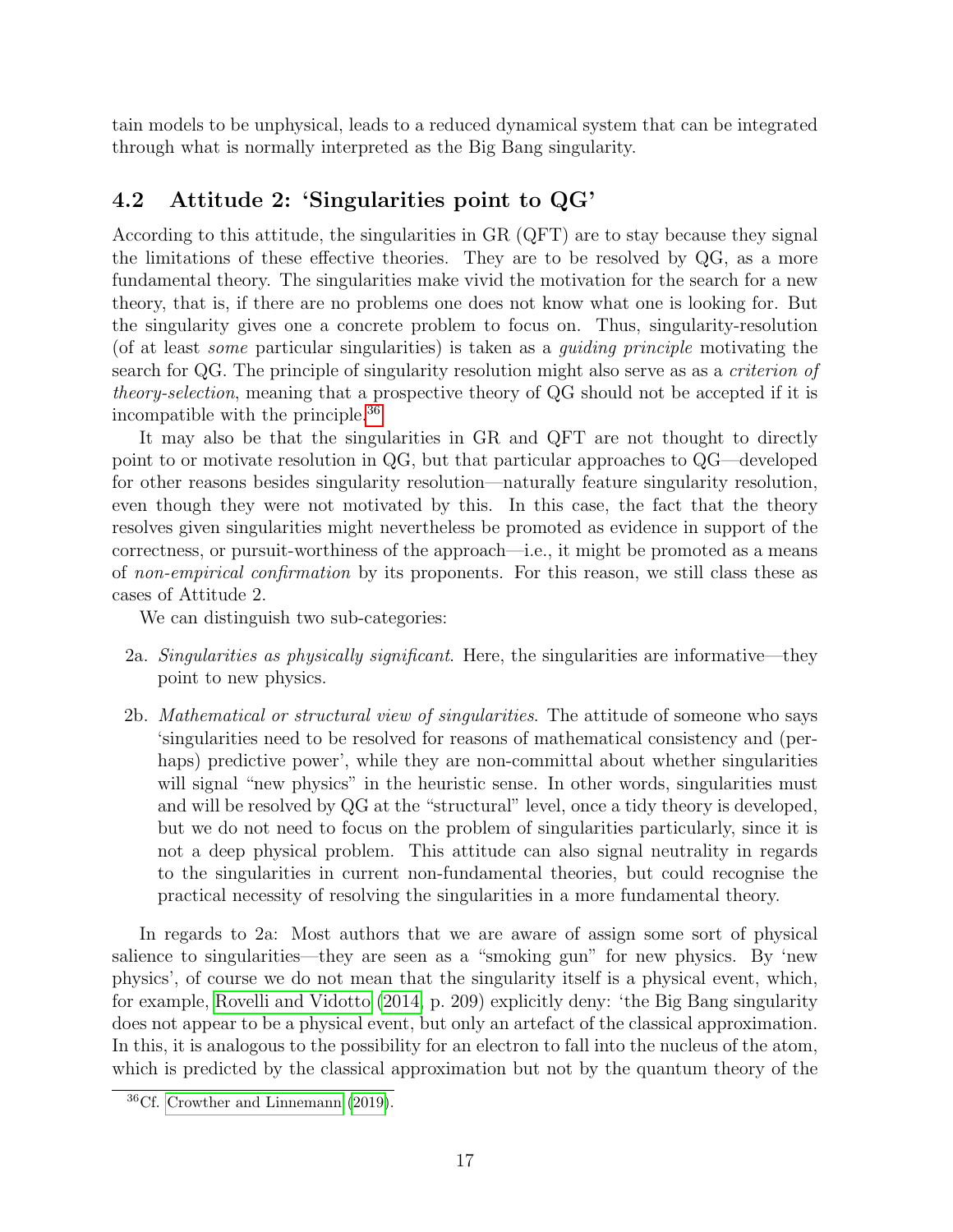electron'. The broad idea is an old one: namely, a singularity, more than just indicating the breakdown of the classical theory, is a locus where new physics can be expected: 'At this point [the big bang singularity] the classical theory completely breaks down, and has to be replaced by a quantum theory of gravity' [\(Bojowald, 2001,](#page-22-7) p. 5227).

This analogy with the resolution of the instability of the hydrogen atom in classical electrodynamics, by quantum mechanics, is widely used in motivating the necessity of QG in resolving GR singularities.[37](#page-17-0) Electrodynamics predicts that the electron will eventually fall down into the nucleus, because it loses energy as it orbits around it: at which point the force becomes infinite. Quantum mechanics solves this by, first, rejecting the classical picture of an electron "orbiting" around the nucleus. Second, by confining the electron to discrete energy levels, and allowing it to emit energy only in discrete packets of energy, viz. photons. And finally, the lowest energy level allowed by the theory is where the electron is, on average, located at a finite distance from the nucleus (the 'Bohr radius'), so that it can never fall in. A widespread idea is that, analogously, gravity should be quantised and that QG solutions have a discrete spectrum, similarly to the discrete spectrum of quantum mechanics—and, in this way, singularities can be avoided.

Some believe that the singularities in GR and QFT are to be cured by the existence of a minimal length, even without quantisation of gravity (note, too, that the minimal length need not represent an actual discretisation of spacetime, but may be an operational minimal length, e.g., due to an extended probe).<sup>[38](#page-17-1)</sup> [Henson](#page-24-12)  $(2009)$  expresses this view, particularly in regards to the need for QG to resolve the divergences associated with the non-renormalisability of GR, §[3.3\)](#page-12-0), and uses it as motivation for the discreteness postulated by an approach to QG known as causal set theory.

String theory is often motivated by the analogy between the non-renormalizability of GR and that of 4-Fermi theory (which was revealed to be the effective limit of the renormalizable electroweak theory): the non-renormalizability of GR is taken to indicate that there should be renormalizable theory with (quantum) GR as an *effective field theory* (EFT), and string theory is promoted as exactly this kind of theory. Thus, the (alleged) resolution of the UV-divergence of quantum GR by string theory is presented as one of its selling points.[39](#page-17-2)

In the context of loop QG, Bojowald and collaborators have, in a series of papers, developed models in which discretised equations appear naturally.<sup>[40](#page-17-3)</sup> The original model [\(Bojowald, 2001\)](#page-22-7) is an isotropic minisuperspace approximation to the cosmological (Big Bang) singularity, where the cosmological scale factor is represented by a bounded operator. The quantum evolution occurs in discrete time steps, and does not break down when the volume goes to zero—so, the model can proceed through the Big Bang singularity to a pre-Big Bang era. A similar effect is found for the Schwarzschild singularity. The model

<span id="page-17-0"></span><sup>37</sup>Malcolm Perry, interview with J. van Dongen and S. De Haro (Utrecht, 12 July 2019). But cf. [Earman](#page-23-2) [\(1996\)](#page-23-2) who argues against the applicability of this analogy.

<span id="page-17-1"></span> ${}^{38}E.g.,$  [Ellis, Meissner, and Nicolai](#page-23-16) [\(2018\)](#page-23-16) states there is a widespread sentiment among QG physicists, that the singularities in GR and QFT are due to the assumption of a spacetime continuum. For more on the minimal length, see [\(Hossenfelder, 2013\)](#page-24-13).

<span id="page-17-3"></span><span id="page-17-2"></span><sup>39</sup>Cf. [Crowther and Linnemann](#page-23-14) [\(2019\)](#page-23-14).

<sup>40</sup>[Bojowald](#page-22-7) [\(2001\)](#page-22-7); [Ashtekar and Bojowald](#page-22-8) [\(2006\)](#page-22-8); [Bojowald](#page-22-1) [\(2007\)](#page-22-1). For a recent review of loop quantum cosmology, see [Ashtekar and Singh](#page-22-9) [\(2011\)](#page-22-9); for a critical assessment [Bojowald](#page-22-10) [\(2020,](#page-22-10) pp. 1–2).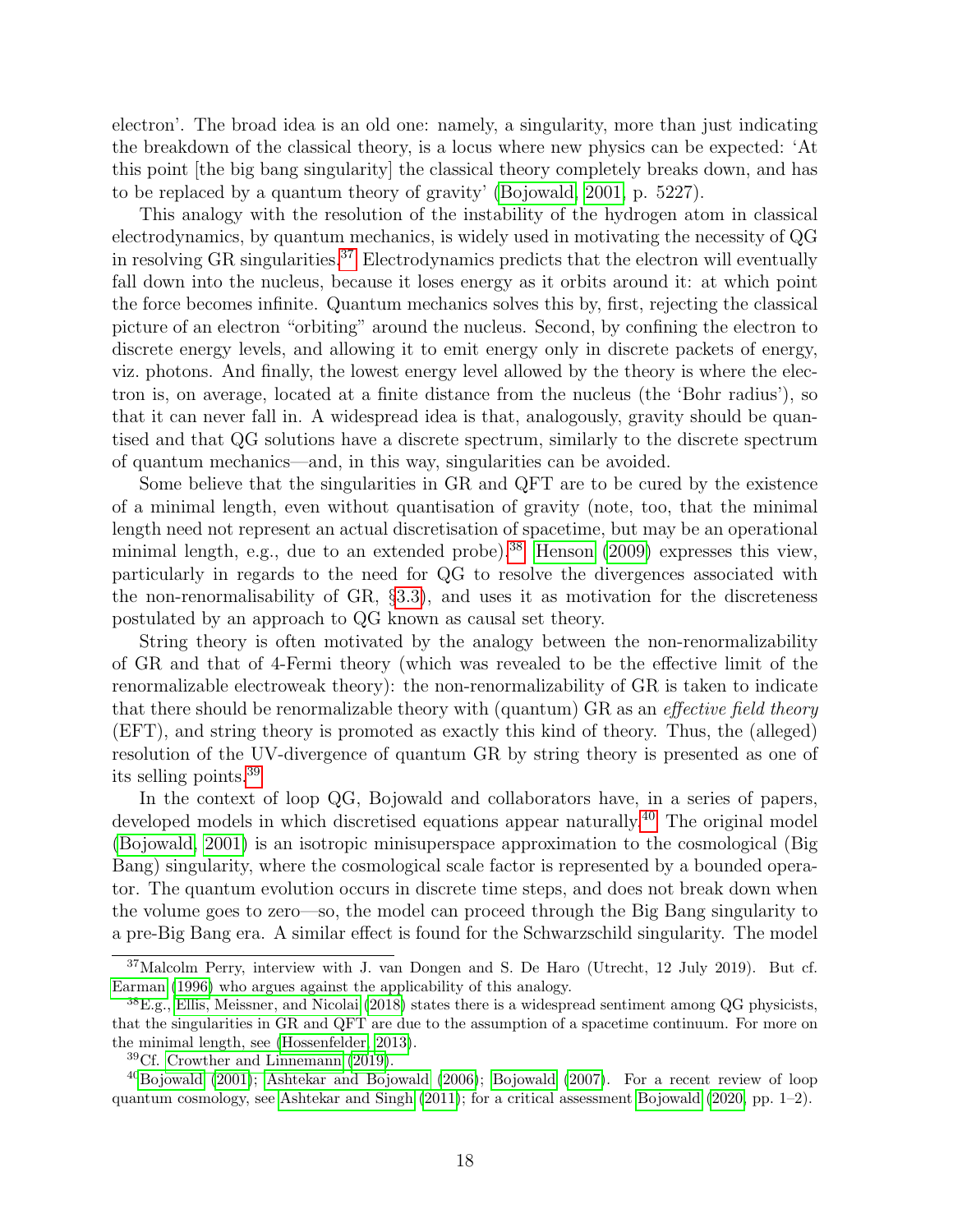is tentative, and some of the details (e.g., the idealisations used) controversial.

Interestingly, [Bojowald](#page-22-7) [\(2001,](#page-22-7) p. 5230) draws a similarity with renormalization in QFT, based on his use of Thiemann's [\(1998\)](#page-25-19) technique to obtain a dense matter Hamiltonian: 'it is the same mechanism which regularizes ultraviolet divergences in matter field theories and which removes the classical cosmological singularity. We have also seen that nonperturbative effects are solely responsible for this behaviour and a purely perturbative analysis could not lead to these conclusions'. Thus, according to Bojowald, QG makes the Hamiltonian well-defined through a QFT technique—namely, by renormalizing the algebra of operators.

Another example is AdS/CFT, where the boundary Yang-Mills theory is used to study the singularity of a five-dimensional AdS-Schwarzschild black hole. [Festuccia and Liu](#page-24-14) [\(2006,](#page-24-14) pp. 17-18) study the Wightman functions of the dual conformal field theory, and find signals of the black hole singularity in them. However, this singularity must be resolved in Yang-Mills theory, since the Wightman functions are only singular because the spectrum of the Yang-Mills theory has been approximated to be continuous. Namely, the singularity is an artefact of taking a large  $N$  limit;<sup>[41](#page-18-0)</sup> but the spectrum of the theory at finite  $N$  is discrete, and the Wightman functions cannot be singular. Thus, if  $AdS/CFT$ is correct, then this implies that the black hole singularity must be resolved as well.

As in the case of Bojowald, the details of this are both tentative and not settled. However, the mechanism for singularity resolution is similar: the spectrum of the theory (in this case, the analysis proceeds by arguing through the dual theory) is argued to be discrete, and from here it follows that the correlation functions (which are dual to the observables in the gravity theory) must be finite.

There is also the possibility of a *dynamical resolution* in the quantum case, similar to the classical case. For the big bang singularity, [Ashtekar, Pawlowski, and Singh](#page-22-11) [\(2006a,](#page-22-11) [2006b\)](#page-22-12) have proposed a model in loop QG in which the big bang is replaced by a quantum bounce, so that the quantum evolution remains non-singular across the Planckian regime of the bounce.

Another way in which singularities can be "physical" is the more literal sense that the singularity is a physical place (or time), even if classical GR does not describe it: 'the classical singularity does not represent a final frontier; the physical spacetime does not end there. In the Planck regime, quantum fluctuations do indeed become so strong that the classical description breaks down' [\(Ashtekar & Bojowald, 2006,](#page-22-8) p. 409). The reasoning behind this idea is that singularities are boundaries of spacetime which can be reached by observers in finite proper time. And so, although classical GR cannot be extended to these boundaries, the fact that observers can reach them within finite proper time calls for a different description, or an incorporation of these boundaries into the theory.<sup>[42](#page-18-1)</sup> So, this line of reasoning can either motivate QG (Attitude 2a), or resolution at the level of GR (Attitude 1).

In regards to Attitude 2b, we found one prominent physicist, Gerard 't Hooft, who thinks that GR singularities do not have much physical significance.<sup>[43](#page-18-2)</sup> It is only a technical

<span id="page-18-0"></span><sup>&</sup>lt;sup>41</sup>More specifically, [Festuccia and Liu](#page-24-14) [\(2006,](#page-24-14) pp. 24) argue that the analytic continuuation of the Wightman functions and the large-N limit taken do not commute.

<span id="page-18-1"></span> $42$ See [Bojowald](#page-22-7) [\(2001,](#page-22-7) p. 5227).

<span id="page-18-2"></span> $^{43}$ Interview with S. De Haro and J. van Dongen (Utrecht, 3 May 2019).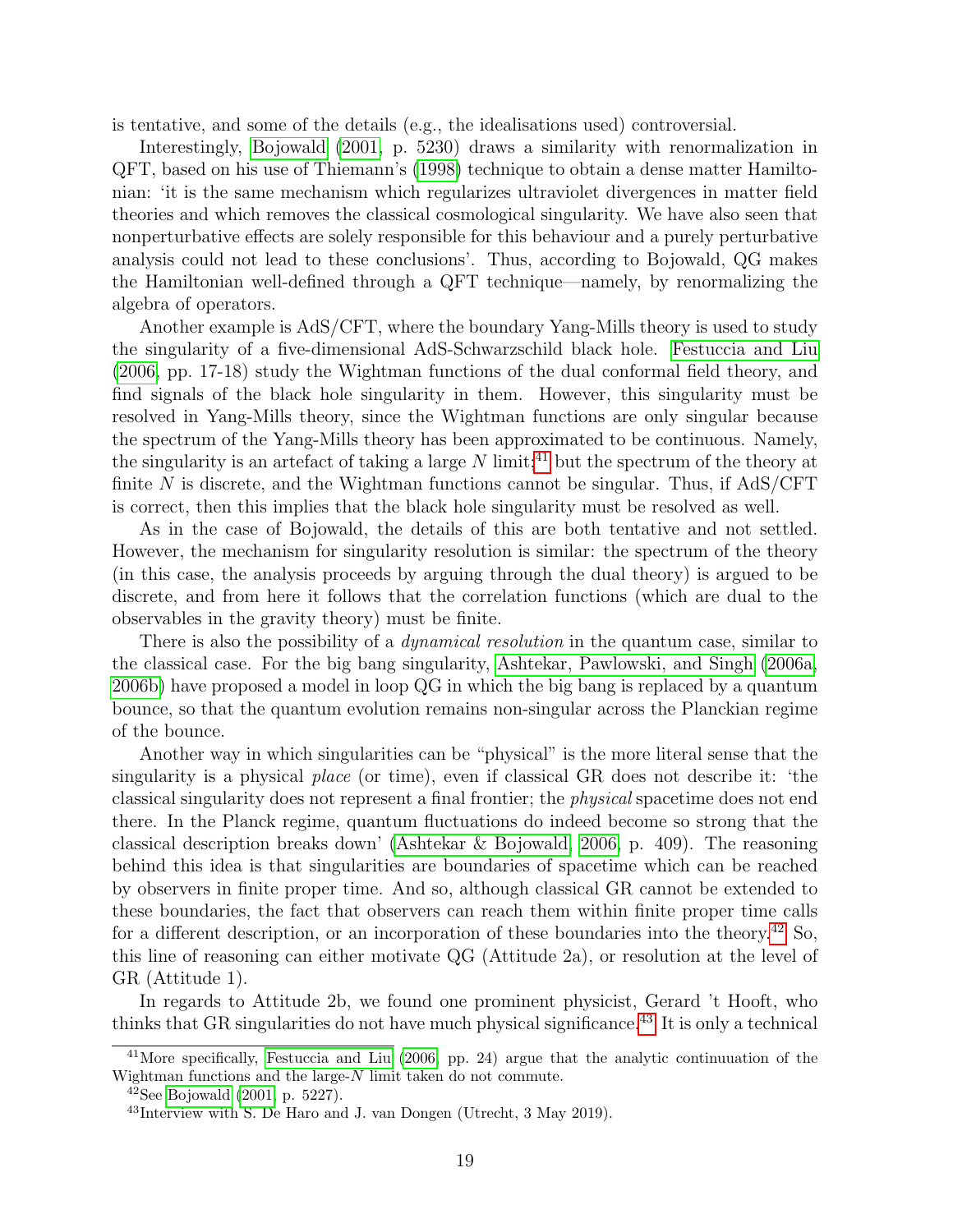problem of the theory that needs to be resolved—the resolution would be analogous to e.g. doing a contour integral in the complex plane, in order to define an integral with a pole. Singularities are important for doing calculations (for example, to define the convergence of a series) but not for physics. 't Hooft contrasts this mathematical interest of singularities in GR with the more significant physical role that they play in QFT. In QFT, virtual particles contribute poles (i.e. a specific type of singularity) to scattering amplitudes. These poles are physically significant, because they indicate the presence of a particle which cannot be measured directly. 't Hooft also views the Landau pole in QED as significant: it signals an incompleteness of the theory, and, therefore, resolving it is an important physical question (Attitude 2a).

## <span id="page-19-0"></span>4.3 Attitude 3: 'Peace with singularities—they do not point to  $QG'$

According to this view (particular) singularities are not to be resolved at any level. There may be reasons for keeping singularities in our theories, other than that they signal the limitations of effective theories. This is the only attitude that would permit singularities in a fundamental theory. So, this attitude takes into account other reasons why particular singularities might be considered good:

- 3a. They can be treated as predictions of the theory without needing to be removed;
- 3b. They are explanatory (without pointing to any new physics);
- 3c. They are required for stability.

As an example of 3a is the "tolerance for singularities" in GR expressed by [Earman](#page-23-2) [\(1996\)](#page-23-2), following [Misner](#page-25-15) [\(1969\)](#page-25-15), where the singularities are treated as predictions of the theory, from which we can learn about GR physics (and potentially QG physics), without needing to remove the singularities.

An example of 3b is the "emergent physics view" mentioned above, §[3.4,](#page-13-4) towards singularities in QFT and critical phenomena, held by [Batterman](#page-22-13) [\(2002,](#page-22-13) [2011\)](#page-22-6) and [Jackiw](#page-24-8) [\(1999,](#page-24-8) [2000\)](#page-24-9). Here, the singularities are seen as necessary for an adequate description and explanation of the low-energy physics.

An example of 3c is the argument from [Horowitz and Myers](#page-24-15) [\(1995\)](#page-24-15) that a modification of GR which is completely non-singular (free, in particular, from the Schwarzschild black hole singularity) could not have a stable ground state. The reason is that such regular modifications of GR would have completely regular solutions with negative Schwarzschild mass. Thus the Schwarzschild singularity is required to avoid negative masses: 'if we want the theory to have any stable lowest-energy solution, it must have singularities, in order that one may discard what would otherwise be pathological solutions' (p. 917).

The argument is not specific to GR, but holds for effective field theories of QG with arbitrary quantum corrections, which manifest themselves in higher-curvature corrections to the Einstein-Hilbert action. This is a positive argument for the use of singularities in physics. [Bojowald](#page-22-7) [\(2001\)](#page-22-7) endorses it, and it is indeed not at odds with his own argument for the disappearance of singularities, which is a non-perturbative argument: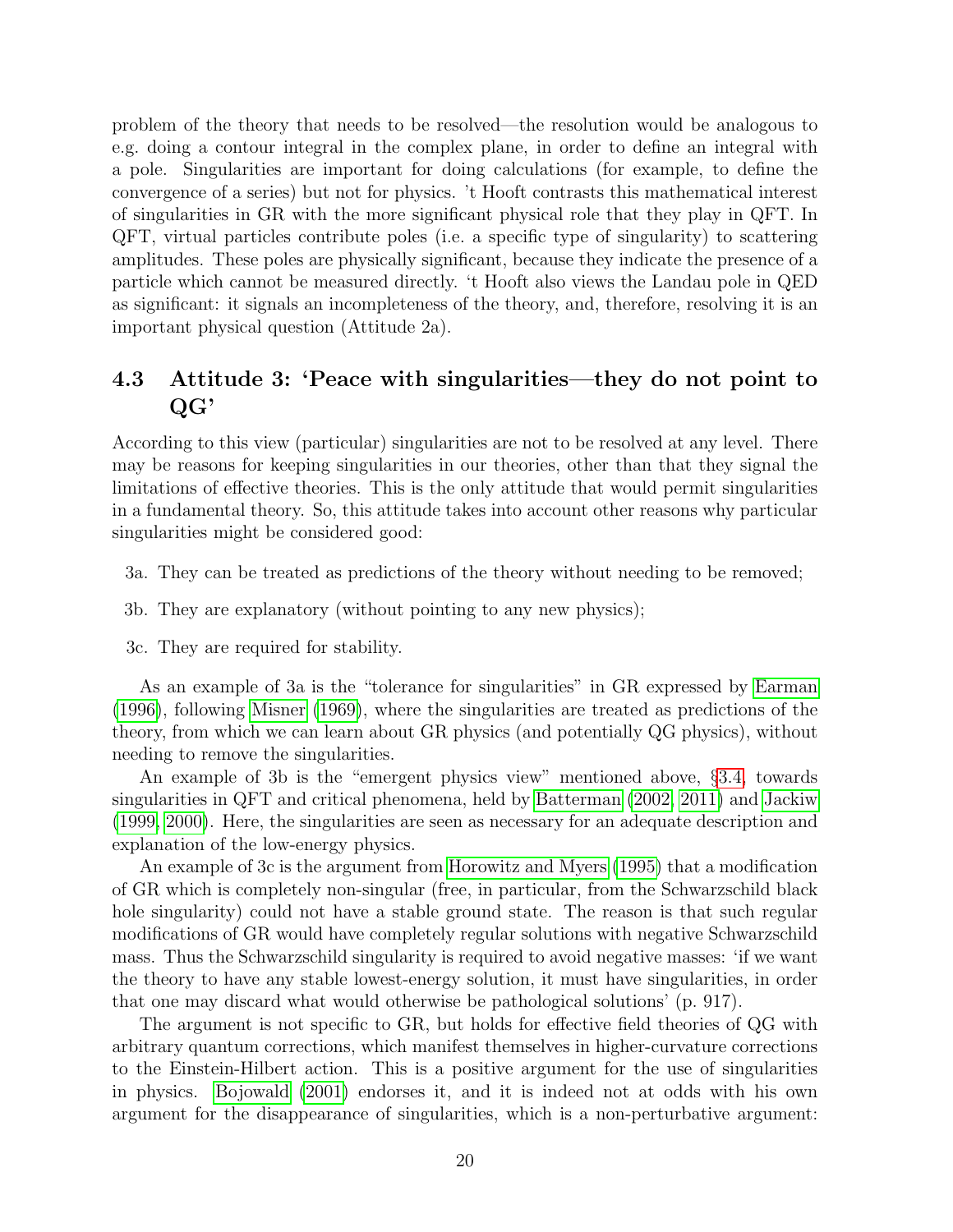while Horowitz and Myers' argument is perturbative. Thus Horowitz and Myers leave open the possibility that non-perturbative QG may still resolve the Schwarzschild singularity (see  $\S 4.2$  $\S 4.2$  above).

## <span id="page-20-0"></span>4.4 Attitude 4: 'Indifference to singularities—they do not point to QG'

According to this view, (particular) singularities are of no significance. These views deny the importance of the question of the resolution of singularities.

One example of this attitude is the view that the singularities in GR and QFT don't tell us anything, but it doesn't matter given that these theories are non-fundamental. In the context of the UV-divergences of QFT, this is what we called the "effective theory view" above, §[iii.](#page-13-6) This is expressed, e.g., in [Wallace](#page-25-9) [\(2011\)](#page-25-9), which takes the perspective that the UV-divergences of the Standard Model of QFT can be ignored because we have other reasons for thinking that this is not the right framework at the energy scales where these divergences would be a problem, and nor that we will learn anything by resolving them. In the context of the perturbative non-renormalizability of GR has, e.g., been expressed by [Hossenfelder](#page-24-13) [\(2013,](#page-24-13) p. 37), in saying, 'The Einstein-Hilbert action is [...] not the fundamental action that can be applied up to arbitrarily-high energy scales, but just a low-energy approximation, and its perturbative non-renormalizability need not worry us'.

Another example of this attitude is an argument in [Curiel](#page-23-1) [\(1999\)](#page-23-1), that singularities are not a problem for GR, because they are not part of the manifold: they are not part of the theory. Finally, one well-known cosmological scenario, by [Brandenberger](#page-23-17) [and Vafa](#page-23-17) [\(1989\)](#page-23-17), uses some aspects of the physics of strings to argue that, even though a cosmological singularity is present in the metric, it is of no consequence for string theory, whose behaviour near the singularity is completely regular: the string does not "see" the cosmological singularity. [Brandenberger and Vafa](#page-23-17) [\(1989\)](#page-23-17) find that, for a gas of strings in a compact space, the temperature increases as the volume of the space decreases, until a maximum value is reached when the space is the size of the string length. If we further shrink the volume beyond this, however, the temperature drops. Thus, infinite temperature, or infinite energy, are never present in the observables of this string theory cosmology—as opposed to the usual point-particle cosmologies. Effectively, the universe contracts and then (as we keep shrinking) it effectively expands again where, by 'effectively', we mean *from the string's point of view*. This is a consequence of the T-duality of string theory:<sup>[44](#page-20-1)</sup> a duality that interchanges (i) the momentum and winding quantum numbers; (ii) the radius and the inverse radius, in units of the string length, i.e.,  $R \leftrightarrow \ell_s^2/R$ . Small volumes in string theory are equivalent to large volumes, and so there is no short-distance singularity.

<span id="page-20-1"></span> $\frac{44}{100}$  a philosophical account of T-duality, see [Huggett](#page-24-16) [\(2017\)](#page-24-16); cf. [De Haro](#page-23-18) [\(2021,](#page-23-18) §3.2).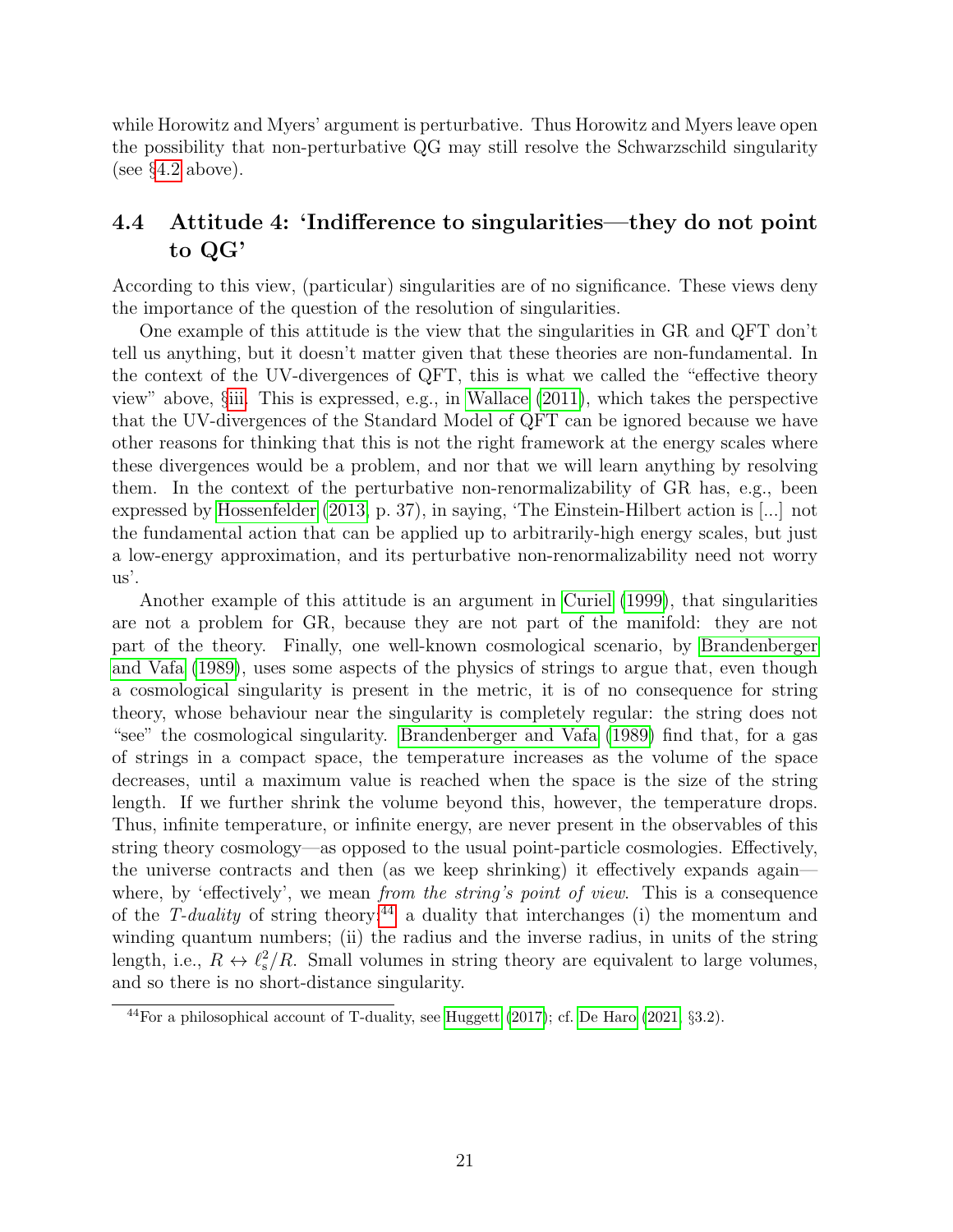## <span id="page-21-0"></span>5 Discussion and Conclusion

We may distinguish between those motivations for QG that come from within current theories (GR or QFT), and those that are external to the theories. The 'internal' motivations for QG may include, e.g., problematic inconsistencies or incompleteness within GR or the Standard Model of QFT (considered individually); these internal motivations can be seen not just as motivations for QG, but as reasons for treating the current theories as in need of replacement. The 'external' motivations for QG may include, e.g., goals of unification, the need to describe particular physical phenomena, etc. Singularities in GR and QFT may represent internal motivations for QG, while singularities that occur in attempts to combine GR and QFT, for instance, could potentially represent external motivations for QG (since these do not arise within the theories themselves, but through tinkering with them).

If Earman's (1995; 1996) attitude is correct, that the spacetime singularities (geodesic incompleteness) are not necessarily problematic for GR (depending on whether or not cosmic censorship holds), then these would not count as internal motivations for QG. By contrast, in QFT the Landau poles are more readily interpreted as signalling incompleteness of the theories; these are, however, typically dismissed because they occur in regimes where the theory is not thought to be applicable anyway for external reasons. The tension between the internal and external reasons for treating a theory as effective is reflected in differing possible attitudes towards singularities in current theories: are they to be resolved by a more fundamental theory of QG, or should we instead look to resolve them "at the level of current theories" (i.e., through developing a new framework for QFT, or modifying GR, etc.). Those who put weight on the external motivations for QG may tend to disregard alternative, internal, possibilities for singularity resolution.

Singularities do also feature in several external motivations for QG, particularly in heuristic arguments. One is the argument for the 'Planck scale' as being significant for QG. Briefly: both GR and QFT are necessary in order to describe a particle of mass  $m$ whose Compton wavelength,  $l_C = \hbar/mc$ , is equal to its Schwarszchild radius,  $l_S = Gm/c^2$ , which occurs when m is equal to the Planck mass,  $m_P = \sqrt{\hbar c/G}$ . Geometry at this scale is thought to be ill-defined, 'fuzzy', or a 'quantum foam' of microscopic, rapidly-decaying black holes (Wheeler  $\&$  Ford, 1998).<sup>[45](#page-21-1)</sup> Two other arguments we have discussed include the argument from effective field theory,  $\S 2.3$ , and the perturbative non-renormalizability of GR §[3.3.](#page-12-0) In regards to the former, we can say that even if incomplete geodesics turn out not to represent internal motivations for QG, the argument from effective field theory shows how curvature singularities can feature as external motivations for QG: it is precisely in the regions of extreme spacetime curvature where we expect a new theory (which may be QG, or a theory 'at the level of GR') to be necessary. Thus, again, it seems that the external motivations for a new theory are perhaps more influential than the internal ones. The external motivations are, however, more risky than internal ones, since they typically stem from untested combinations of assumptions and heuristic arguments (even if these are motivated by current well-tested theories). It is imperative to critically investigate

<span id="page-21-1"></span> $^{45}$ Gryb and Thébault [\(2018\)](#page-24-17) presents a simple model of singularity resolution in quantum cosmology that illustrates the intuitive idea of spacetime 'fuzziness' at the Planck scale.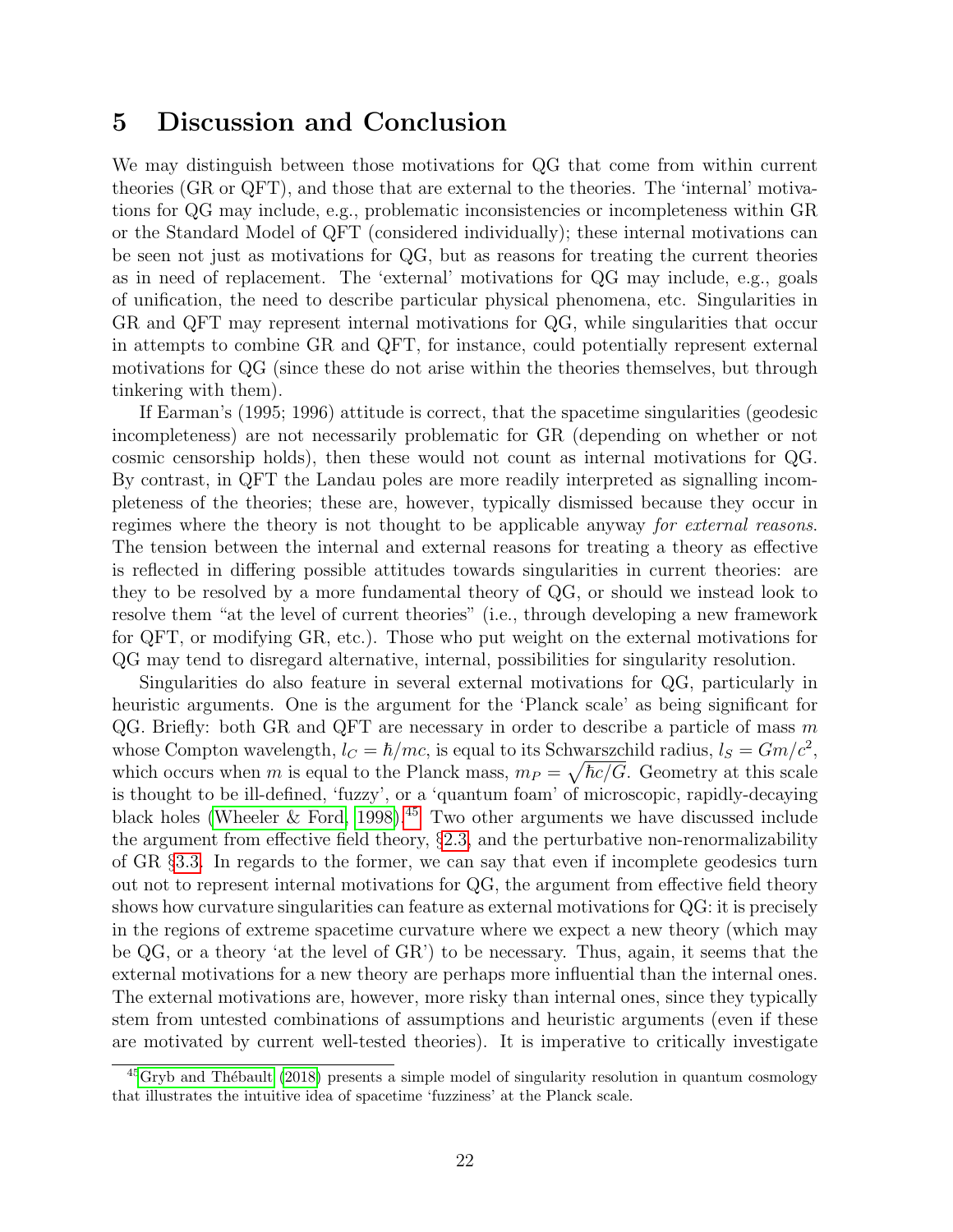the external motivations for QG more thoroughly in future work.

In general, singularities in current fundamental theories do not automatically point to the need for a new theory. Yet, there are at least two examples of singularities (curvature singularities, and Landau poles) that do arguably motivate a new theory—whether a theory 'at the level of current theories' (Attitude 1), or a more-fundamental theory of QG (Attitude 2). Deciding between these alternative attitudes will—amongst other things depend on one's disposition towards the internal versus external motivations for QG, and one's position in regards to scientific realism. If we do adopt Attitude 2 towards these singularities, and treat singularity resolution as a principle of QG, then we are accepting its legitimacy or potential fruitfulness as a guiding principle. But, as explained in §[4.2,](#page-16-0) it could also serve in stronger roles: as contributing to pursuit-worthiness, as a criterion of theory-selection, and/or as a means of non-empirical confirmation. Establishing the legitimacy of the use of the principle of singularity resolution in these stronger roles requires more work.

## <span id="page-22-0"></span>References

- <span id="page-22-4"></span>Aichelburg, P. C., & Sexl, R. U. (1971). On the gravitational field of a massless particle. General Relativity and Gravitation, 2 (4), 303–312.
- <span id="page-22-2"></span>Armstrong, D. M. (1997). A world of states of affairs. Cambridge: Cambridge University Press.
- <span id="page-22-8"></span>Ashtekar, A., & Bojowald, M. (2006). Quantum geometry and the Schwarzschild singularity. Classical and Quantum Gravity, 23, 391-411.
- <span id="page-22-11"></span>Ashtekar, A., Pawlowski, T., & Singh, P. (2006a). Quantum nature of the big bang: An analytical and numerical investigation. i. Physical Review D, 73 , 124038.
- <span id="page-22-12"></span>Ashtekar, A., Pawlowski, T., & Singh, P. (2006b). Quantum nature of the big bang: Improved dynamics. Physical Review D, 74 , 084003.
- <span id="page-22-9"></span>Ashtekar, A., & Singh, P. (2011). Loop quantum cosmology: A status report. Classical and Quantum Gravity, 28 (213001), 1–122.
- <span id="page-22-13"></span>Batterman, R. (2002). The devil in the details: Asymptotic reasoning in explanation, reduction and emergence. Oxford: Oxford University Press.
- <span id="page-22-6"></span>Batterman, R. (2011). Emergence, singularities, and symmetry breaking. Foundations of Physics,  $41, 1031-1050$ .
- <span id="page-22-5"></span>Bern, Z. (2002). Perturbative quantum gravity and its relation to gauge theory. Living Reviews in Relativity, 5 (5).
- <span id="page-22-3"></span>Birrell, N. D., & Davies, P. C. W. (1982). Quantum fields in curved space. Cambridge: Cambridge University Press.
- <span id="page-22-7"></span>Bojowald, M. (2001). Absence of singularity in loop quantum cosmology. Physical Review Letters,  $86(23)$ , 5227–5230.
- <span id="page-22-1"></span>Bojowald, M. (2007). Singularities and quantum gravity. American Institute of Physics Conference Proceedings,  $910(1)$ ,  $294-333$ .
- <span id="page-22-10"></span>Bojowald, M. (2020). Critical evaluation of common claims in loop quantum cosmology. Universe,  $6(36)$ , 1–23.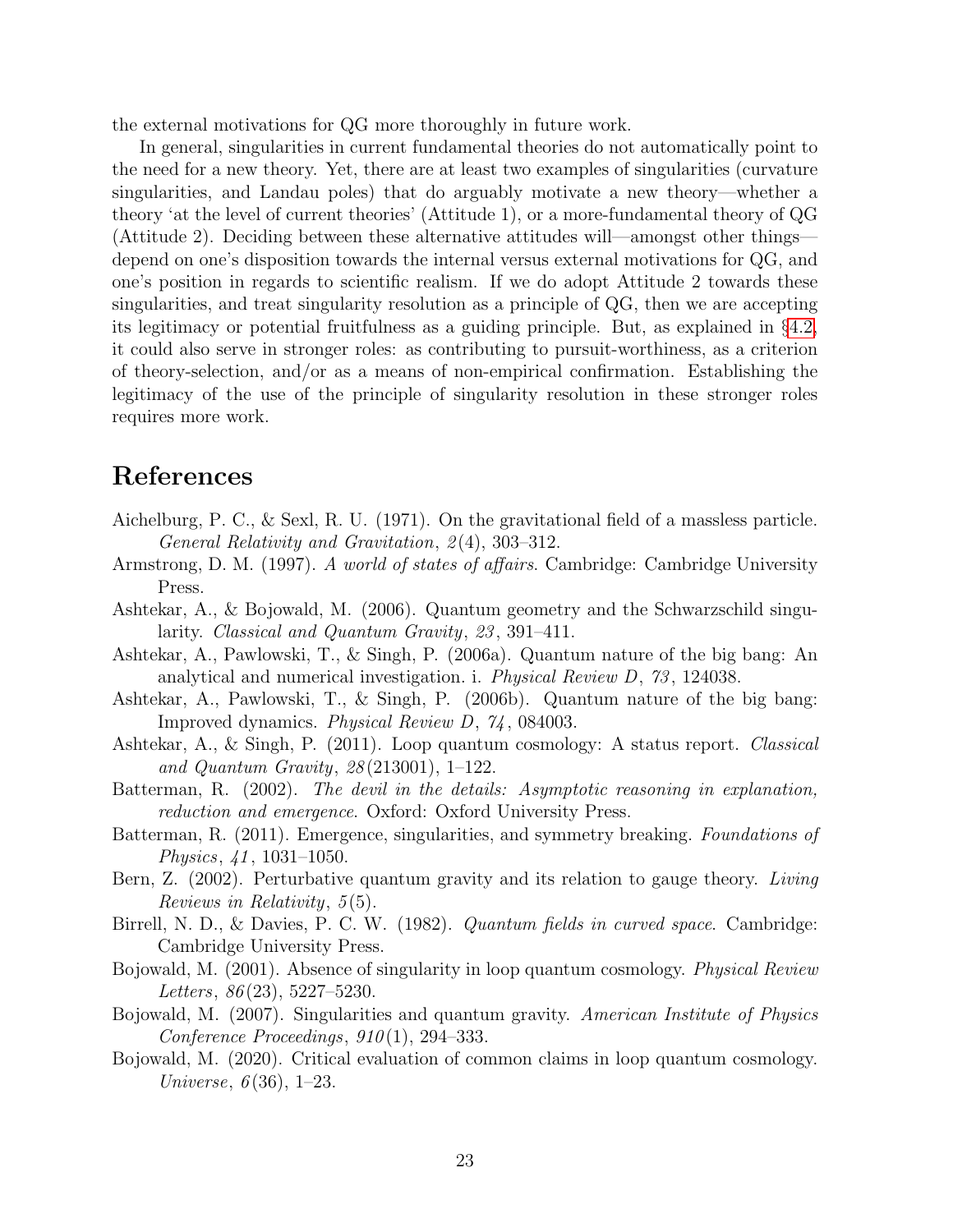- <span id="page-23-17"></span>Brandenberger, R. H., & Vafa, C. (1989). Superstrings in the early universe. Nuclear Physics B,  $316(2)$ , 391-410.
- <span id="page-23-9"></span>Butterfield, J. N. (2011). Against pointillisme: A call to arms. In D. Dieks, W. J. Gonzalez, S. Hartmann, T. Uebel, & M. Weber (Eds.), Explanation, prediction, and confirmation (pp. 347–365). Dordrecht: Springer.
- <span id="page-23-14"></span>Crowther, K., & Linnemann, N. (2019). Renormalizability, fundamentality and a final theory: The role of UV completion in the search for quantum gravity. *British* Journal for the Philosophy of Science,  $70(2)$ , 377-406.
- <span id="page-23-1"></span>Curiel, E. (1999). The analysis of singular spacetimes. Philosophy of Science, 66 , S119- S145.
- <span id="page-23-0"></span>Curiel, E. (2021). Singularities and black holes. Stanford Encyclopedia of Philosophy, Spring 2021 Edition. Retrieved from [https://plato.stanford.edu/entries/](https://plato.stanford.edu/entries/spacetime-singularities) [spacetime-singularities](https://plato.stanford.edu/entries/spacetime-singularities)
- <span id="page-23-5"></span>Dafermos, M., & Luk, J. (2017). The interior of dynamical vacuum black holes I: The  $c^{\circ}$ -stability of the Kerr Cauchy horizon.  $arXiv:1710.01722$ .
- <span id="page-23-11"></span>Davies, P. C. W. (1977). Singularity avoidance and quantum conformal anomalies. *Physics* Letters B,  $68(4)$ ,  $402-404$ .
- <span id="page-23-18"></span>De Haro, S. (2021). The empirical under-determination argument against scientific realism for dual theories. Erkenntnis.
- <span id="page-23-10"></span>De Haro, S. (2021, forthcoming). Noether's theorems and energy in general relativity. In J. Read, N. Teh, & B. Roberts (Eds.), The philosophy and physics of Noether's theorems. Cambridge: Cambridge University Press.
- <span id="page-23-15"></span>De Haro, S., van Dongen, J., Visser, M., & Butterfield, J. (2020). Conceptual analysis of black hole entropy in string theory. Studies in History and Philosophy of Modern Physics, 69, 82–111.
- <span id="page-23-6"></span>Doboszewski, J. (2019). Relativistic spacetimes and definitions of determinism. European Journal for Philosophy of Science,  $9(24)$ , 1-14.
- <span id="page-23-12"></span>Donoghue, J. (1997). Introduction to the effective field theory description of gravity. In F. Cornet & M. Herrero (Eds.), Advanced school on effective theories: Almunecar, Granada, Spain 26 june-1 july 1995 (p. 217-240). Singapore: World Scientific.
- <span id="page-23-4"></span>Earman, J. (1992). Cosmic censorship. *PSA: Proceedings*, 2, 171–180.
- <span id="page-23-3"></span>Earman, J. (1995). Bangs, crunches, whimpers, and shrieks: Singularities and acausalities in relativistic spacetimes. Oxford: Oxford University Press.
- <span id="page-23-2"></span>Earman, J. (1996). Tolerance for spacetime singularities. Foundations of Physics,  $50(26)$ , 623–640.
- <span id="page-23-13"></span>Eichhorn, A. (2019). An asymptotically safe guide to quantum gravity and matter. Frontiers in Astronomy and Space Sciences, 5 , 47.
- <span id="page-23-8"></span>Einstein, A. (1915). Letter to Paul Ehrenfest. In The collected papers of Albert Einstein (Vols. 8A, Doc. 173, pp. 228–229). Princeton: Princeton University Press.
- <span id="page-23-7"></span>Einstein, A. (1916). Die grundlage der allgemeinen relativitätstheorie. In The collected papers of Albert Einstein (Vols. 6, Doc. 30, pp. 284–339). Princeton: Princeton University Press.
- <span id="page-23-16"></span>Ellis, G., Meissner, K., & Nicolai, H. (2018). The physics of infinity. Nature Physics, 14, 770–772.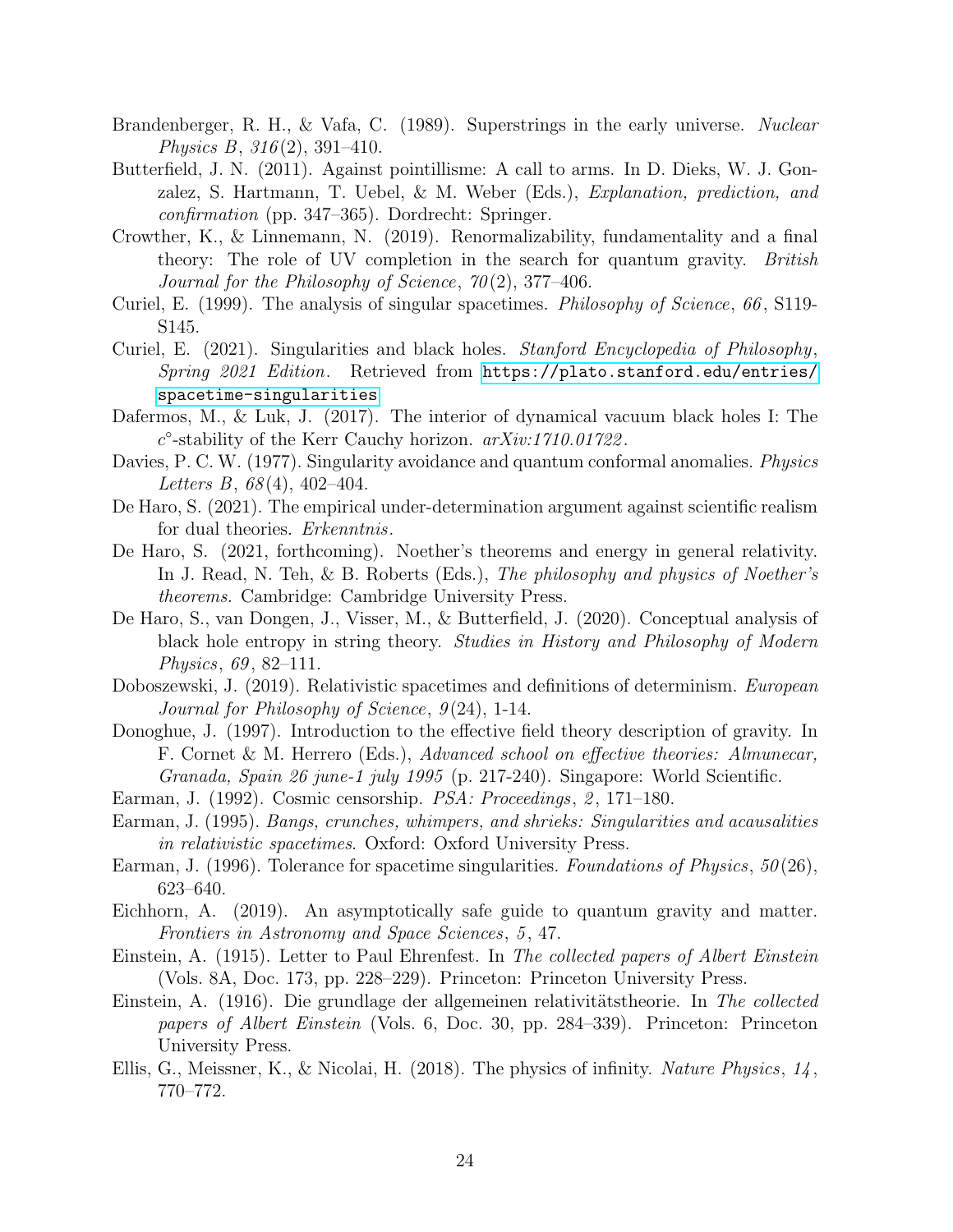- <span id="page-24-14"></span>Festuccia, G., & Liu, H. (2006, apr). Excursions beyond the horizon: black hole singularities in Yang-Mills theories (i). Journal of High Energy Physics,  $2006(04)$ , 044–044.
- <span id="page-24-10"></span>Fraser, D. (2009). Quantum field theory: Underdetermination, inconsistency, and idealization. Philosophy of Science,  $76(4)$ , 536-567.
- <span id="page-24-5"></span>Fraser, D. (2011). How to take particle physics seriously: A further defence of axiomatic quantum field theory. Studies In History and Philosophy of Modern Physics,  $42(2)$ , 126–135.
- <span id="page-24-4"></span>Fraser, J. D. (2016). What is quantum field theory? Idealisation, explanation and realism in high energy physics (Doctoral dissertation, University of Leeds). Retrieved from <https://etheses.whiterose.ac.uk/14415/>
- <span id="page-24-6"></span>Fraser, J. D. (2020). The real problem with perturbative quantum field theory. British Journal for the Philosophy of Science, 71 (2), 391–413.
- <span id="page-24-11"></span>Gibbons, G. W., Horowitz, G. T., & Townsend, P. K. (1995, Feb). Higher-dimensional resolution of dilatonic black-hole singularities. Classical and Quantum Gravity,  $12(2), 297-317.$
- <span id="page-24-7"></span>Gies, H., & Jaeckel, J. (2004, Sep). Renormalization flow of QED. Phys. Rev. Lett.,  $93(11), 110405.$
- <span id="page-24-1"></span>Green, M. B. (1999). Interconnections between type ii superstrings, m theory and  $n = 4$ yang-mills. In A. Ceresole, C. Kounnas, D. Lüst, & S. Theisen (Eds.),  $Quantum$ aspects of gauge theories, supersymmetry and unification. lecture notes in physics (Vol. 525). Berlin, Heidelberg: Springer.
- <span id="page-24-2"></span>Green, M. B., Schwarz, J. H., & Witten, E. (1987). Superstring theory. volume 1. Cambridge: Cambridge University Press.
- <span id="page-24-17"></span>Gryb, S., & Thébault, K. P. (2018). Superpositions of the cosmological constant allow for singularity resolution and unitary evolution in quantum cosmology. Physics Letters B, 784 , 324-329.
- <span id="page-24-0"></span>Hawking, S. W., & Ellis, G. F. (1973). The large-scale structure of space-time. Cambridge: Cambridge University Press.
- <span id="page-24-12"></span>Henson, J. (2009). The causal set approach to quantum gravity. In D. Oriti (Ed.), Approaches to quantum gravity: Toward a new understanding of space, time and matter (pp. 393–413). Cambridge: Cambridge University Press.
- <span id="page-24-15"></span>Horowitz, G. T., & Myers, R. C. (1995). The value of singularities. *General Relativity* and Gravitation, 27(9), 915–919.
- <span id="page-24-13"></span>Hossenfelder, S. (2013). Minimal length scale scenarios for quantum gravity. Living Reviews in Relativity, 16 , 2–90.
- <span id="page-24-16"></span>Huggett, N. (2017). Target space  $\neq$  space. Studies in History and Philosophy of Modern Physics, 59 , 81–88.
- <span id="page-24-3"></span>Israel, W. (1966). Singular hypersurfaces and thin shells in general relativity. Il Nuovo Cimento B,  $XLIV(1)$ , 1–14.
- <span id="page-24-8"></span>Jackiw, R. (1999). The unreasonable effectiveness of quantum field theory. In T. Cao (Ed.), Conceptual foundations of quantum field theory (pp. 148–159). Cambridge: Cambridge University Press.
- <span id="page-24-9"></span>Jackiw, R. (2000). What good are quantum field theory infinities? In A. Fokas, A. Grigoryan, T. Kibble, & B. Zegarlinski (Eds.), Mathematical physics 2000 (pp. 101–110).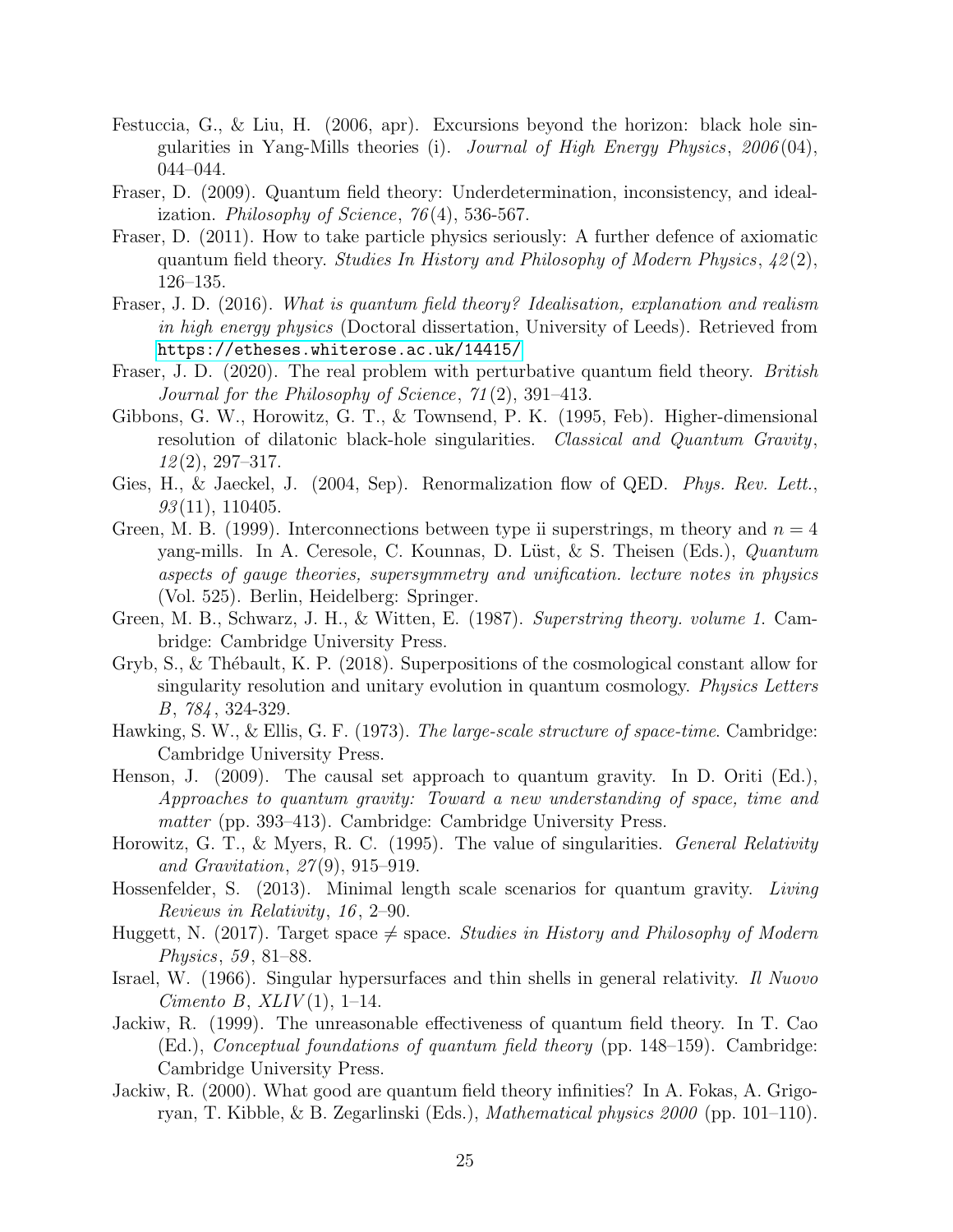World Scientific.

- <span id="page-25-17"></span>Koslowski, T. A., Mercati, F., & Sloan, D. (2018). Through the big bang: Continuing einstein's equations beyond a cosmological singularity. *Physics Letters B* $(778)$ , 339-3434.
- <span id="page-25-2"></span>Kretschmann, E. (1917). über den physikalischen sinn der relativitätsposulate, a. einsteins neue und seine ursprünglische relativitätstheorie. Annalen der Physik, 53(16), 575– 614.
- <span id="page-25-11"></span>Landau, L., Abrikosov, A., & Khalatnikov, I. (1954). The removal of infinities in quantum electrodynamics. Dokl. Akad. Nauk SSSR.
- <span id="page-25-4"></span>Lewis, D. (1986). On the plurality of worlds. Oxford: Blackwell.
- <span id="page-25-12"></span>Lüsher, M., & Weisz, P. (1987). Scaling laws and triviality bounds in the lattice  $\phi^4$  theory: (I). one-component model in the symmetric phase. Nuclear Physics  $B$ , 290, 25-60.
- <span id="page-25-16"></span>Mazur, P. O., & Mottola, E. (2001). Gravitational condensate stars: An alternative to black holes.  $arXiv:qr\text{-}qc/0109035$ .
- <span id="page-25-15"></span>Misner, C. (1969). Absolute zero of time. Physical Review, 186 (5), 1328–1333.
- <span id="page-25-7"></span>Niedermaier, M., & Reuter, M. (2006). The asymptotic safety scenario in quantum gravity. Living Reviews in Relativity, 5 (5).
- <span id="page-25-6"></span>Parker, L., & Fulling, S. A. (1973). Quantized matter fields and the avoidance of singularities in general relativity. Physical Review D,  $7(8)$ , 2357–2374.
- <span id="page-25-10"></span>Penrose, R. (1972). The geometry of impulsive gravitational waves. In L. O'Raifeartaigh (Ed.), *General relativity. papers in honour of j. l. synge* (pp.  $101-115$ ). Oxford: Clarendon Press.
- <span id="page-25-0"></span>Penrose, R. (1979). Singularities and time-asymmetry. In S. Hawking & W. Israel (Eds.), General relativity: An Einstein centenary survey (pp. 581–638). Cambridge University Press.
- <span id="page-25-18"></span>Rovelli, C., & Vidotto, F. (2014). Covariant loop quantum gravity: An elementary introduction to quantum gravity and spinfoam theory. Cambridge: Cambridge University Press.
- <span id="page-25-3"></span>Sauer, T. (2005). Albert Einstein, review paper on general relativity theory (1916). In I. Grattan-Guinness (Ed.), Landmark writings in western mathematics, 1640-1940 (pp. 802–822). Amsterdam: Elsevier.
- <span id="page-25-5"></span>Sider, T. (2001). Four-dimensionalism. an ontology of persistence and time. Oxford: Oxford University Press.
- <span id="page-25-19"></span>Thiemann, T. (1998). Quantum spin dynamics (QSD). Classical and Quantum Gravity,  $15(4)$ , 839–873.
- <span id="page-25-13"></span>'t Hooft, G., & Veltman, M. (1974). One-loop divergencies in the theory of gravitation. Annales de l'IHP Physique theorique, 20 (1), 69–94.
- <span id="page-25-1"></span>Wald, R. (1992). "Weak" cosmic censorship. *PSA: Proceedings*, 2, 181–190.
- <span id="page-25-8"></span>Wallace, D. (2006). In defence of naivete: The conceptual status of Lagrangian quantum field theory. Synthese,  $151(1)$ , 33.
- <span id="page-25-9"></span>Wallace, D. (2011). Taking particle physics seriously: A critique of the algebraic approach to quantum field theory. Studies In History and Philosophy of Modern Physics,  $42(2), 116-125.$
- <span id="page-25-14"></span>Weinberg, S. (1979). Ultraviolet divergences in quantum theories of gravitation. In S. Hawking & W. Israel (Eds.), General relativity, an Einstein centenary survey